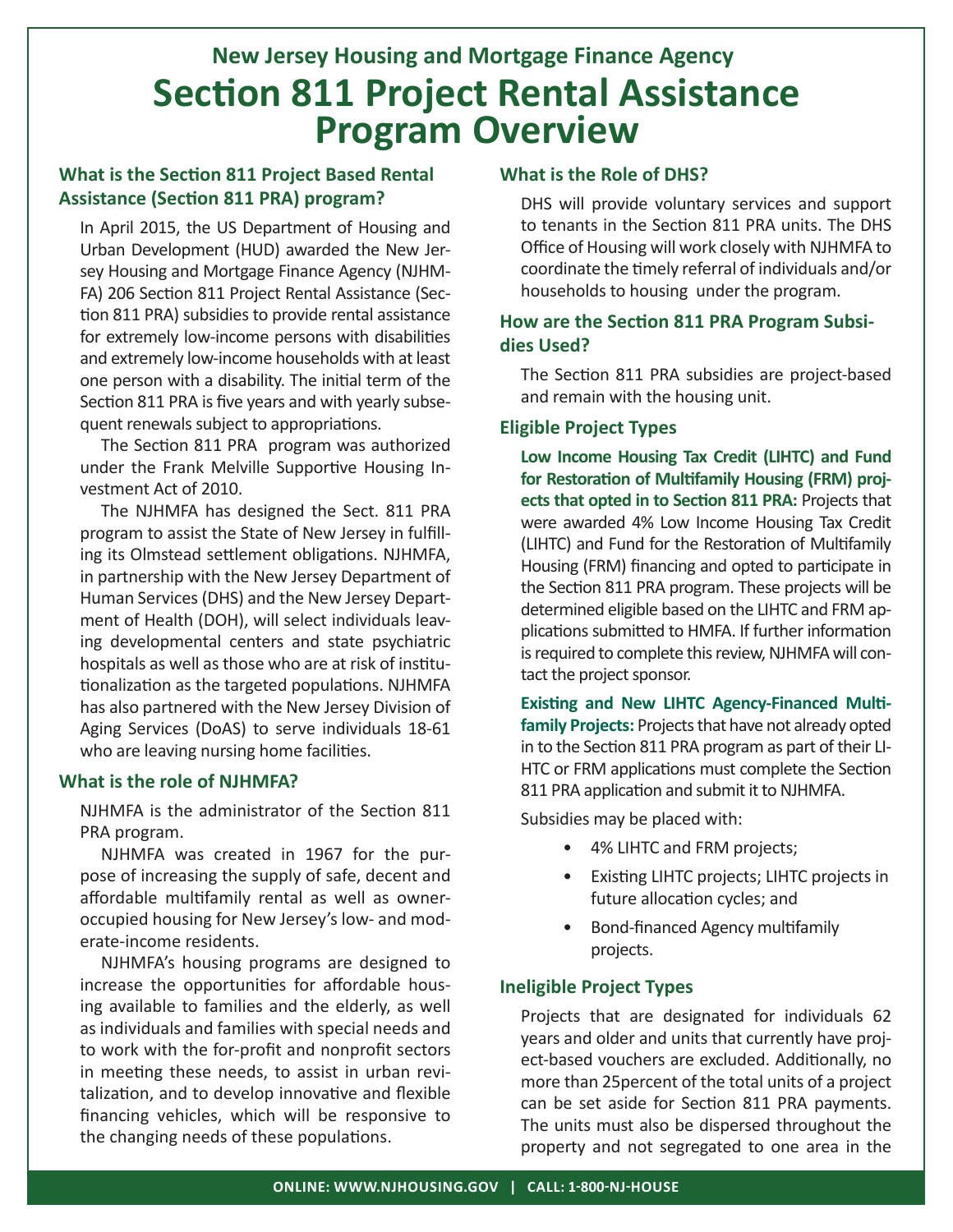## **(Continued) Section 811 Project Rental Assistance Program Overview New Jersey Housing and Mortgage Finance Agency**

project. Additionally, projects must have more than five units.

#### **Owner/Project Selection**

NJHMFA, DHS and DOH will review all applications for participation in the Section 811 PRA program. Units will be selected in accordance with the criteria listed below:

| <b>One-Bedroom Section 811 PRA Units</b>                                                                   | <b>Points</b> |
|------------------------------------------------------------------------------------------------------------|---------------|
| Geographic locations reflecting preferences<br>of target population                                        | 4             |
| Accessibility of the units                                                                                 | 3             |
| Unit mix reflecting need of target<br>population                                                           | 3             |
| Suitability of project site                                                                                | 2             |
| Access to transportation, employment op-<br>portunities and other community integra-<br>tion opportunities | 2             |
| Amenities offered in the project                                                                           | 1             |

| <b>Two-Bedroom Section 811 PRA Units</b>                                                               | <b>Points</b>  |
|--------------------------------------------------------------------------------------------------------|----------------|
| Geographic locations reflecting preferences<br>of target population                                    | 4              |
| Accessibility of the units                                                                             | २              |
| Unit mix reflecting need of target popula-<br>tion                                                     | 3              |
| Suitability of project site                                                                            | $\mathcal{P}$  |
| Access to transportation, employment<br>opportunities and other community<br>integration opportunities | $\mathfrak{D}$ |
| Amenities offered in the project                                                                       |                |

*Note: Projects must have a minimum of 12 points in order to be considered eligible for Section 811 PRA subsidies.* 

Developers selected to participate in Section 811 PRA will be required to complete the following documents:

- 1. NJHMFA and Owner Agreement to enter into Section 811 PRA Contract (HUD-92240-PRA)
- 2. Section 811 PRA Rental Assistance Contract (HUD-92235-PRA) and,
- 3. Use Agreement (HUD-92238-PRA)

#### **Application Terms**

Applicants will be expected to meet requirements of the Section 811 PRA program and the HUD Cooperative Agreement. Applications will be processed on a rolling basis until all Section 811 PRA subsidies are committed.

#### **Tenant Referral**

The target population for Section 811 PRA subsidies are people with mental illness and/or intellectual and developmental disabilities who are living in state institutions or people with those diagnoses who are at risk of institutionalization. In order to ensure the referrals of appropriate individuals to Section 811 PRA participating projects, the DHS Office of Housing (OH) will conduct outreach to individuals in state psychiatric hospitals and development centers, as well as to individuals identified as at risk of institutionalization by DHS and community-based service providers.

The OH will also provide information and education on the Section 811 PRA program and its eligibility requirements to staff at the New Jersey Division of Mental Health and Addiction Services (DMHAS) and the New Jersey Division of Developmental Disabilities (DDD), and at state psychiatric hospitals and developmental centers as well as community-based providers participating in the program. Tenants will be required by regulation to pay no more than 30% of their income toward rent.

NJHMFA and OH will also meet regularly to coordinate the timely referral of tenants to the program and to housing opportunities in projects participating the Section 811 PRA program. NJHMFA and OH will review the current status of referrals, move-ins, and the development and maintenance of a waiting list of potential tenants should vacancies occur. NJHMFA will also problem-solve should a referral or move-in not occur within 45 days.

#### **Selection and Admission of Eligible Tenants**

**Referrals:** Owners will notify NJHMFA of available units, and NJHMFA will notify the DHS Office of Housing (OH), which will refer tenant. If tenant selects unit, OH will refer tenant to NJHMFA and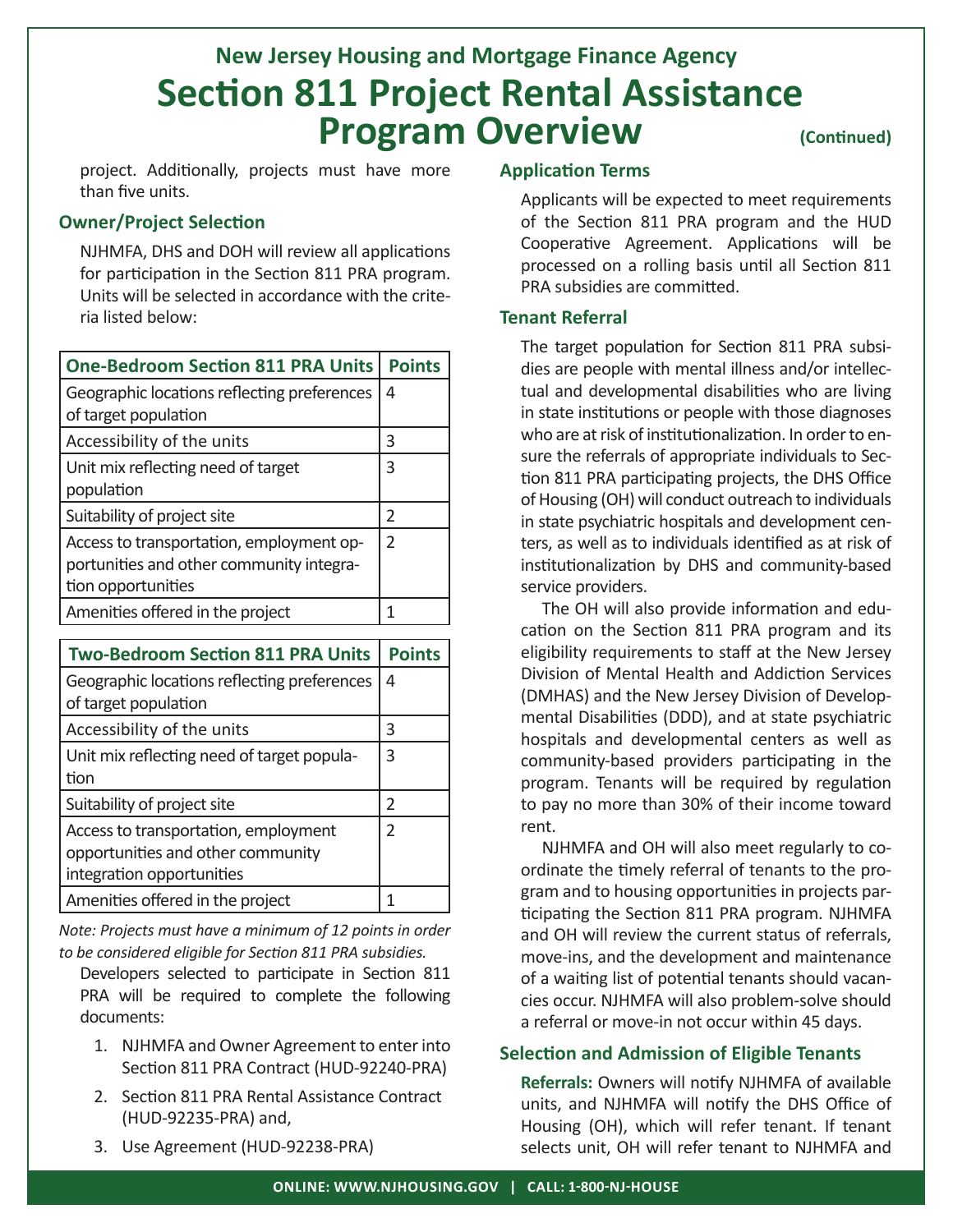# **Section 811 Project Rental Assistance Program Overview New Jersey Housing and Mortgage Finance Agency**

forward completed tenant application package to NJHMFA. NJHMFA reviews and determines applicant's eligibility and forwards approved application to the owner who will determine eligibility with the owner's tenant selection plan. The owner will complete the tenant certification and recertification data (Form-HUD 50009) and transmit same electronically to NJHMFA. NJHMFA will enter the income data into HUD's Tenant Rental Assistance Certification System (TRACS). This data must be maintained and retained by the owner for three years. The owner is responsible for:

- 1. Verifying tenant's income and employment through the use of Enterprise Income Verifier (EIV), and annually recertify the income;
- 2. Verifying information related to Social Security numbers of perspective tenants;
- 3. Computation of the amount the Section 811 PRA payment for each eligible tenant;
- 4. Conducting criminal and background checks, if required by the owner;
- 5. Conduct an annual recertification of tenant's income; and
- 6. Submission of all tenant information electronically in compliance with TRACS standards.

All referrals as well as owner screening of tenants must comply with the grantee's Affirmative Fair Housing Marketing Plan (HUD-92243-PRA) and all HUD Fair Housing and Equal Opportunity requirements.

**Tenant Selection:** Owners will make good faith efforts to lease units to eligible tenants. Owners can only reject applicants for reasons permitted under the Rental Assistance Contract (RAC). If the owner determines that an applicant tenant is ineligible on the basis of income, failure to meet the disclosure and verification requirements, the owner must notify the tenant in writing with a copy to NJHMFA providing justification for the denial.

**Form of Lease:** Owners will use the HUD Model 811 PRA Lease form HUD-92236-PRA and required Addenda Lease Agreement for qualified tenants. The term of the initial lease will not be less than one year. If the lease is for a term of more than one

year, the lease must contain a provision permitting termination of the lease 30 days in advance upon a written notice. Any modification to the lease must be approved by NJHMFA and implemented in accordance with HUD requirements.

**(Continued)**

**Waiting Lists:** Existing projects with applicant waiting lists must update their tenant selection plans to include the Section 811 PRA target populations.

**Unit Inspection:** NJHMFA will conduct inspections of Section 811 PRA units to ensure that their physical integrity and compliance are consistent with HUD's Uniform Physical Conditions Standard (UPCS). The UPCS applies to all Section 811 PRA units. The project must comply with all applicable state, local laws, codes, ordinances and regulations.

After the initial unit inspection by NJHMFA, UPCS inspections must occur at a minimum every three years. The first UPCS inspection will be within three years of the signing of the Rental Assistance Contract (RAC) and can be aligned with the inspection schedule of other funding sources (LIHTC).

Following NJHMFA's unit inspection, the tenant will be provided with the opportunity to inspect the unit prior to move-in. The owner will keep a copy of NJHMFA's inspection report, and the report must be attached to the lease.

In addition to UPCS inspection, owners will conduct an annual inspection to determine if appliances and equipment in the unit are functioning properly or are in need of repair or replacement. In addition to the annual owner's inspection, the UPCS must be conducted by NJHMFA staff at least every three years, and at other such times as may be necessary. *See attached UPCS form*.

**Foreclosures and Transfers of Property:** In the event of foreclosure or property transfers, the Section 811 PRA Rental Assistance Contract (RAC) will transfer to the new owner and rental assistance payments will continue.

#### **The Term of the Section 811 PRA**

NJHMFA and the successful applicant owner will enter into a 30-year Use Agreement and a 20-year Rental Assistance Contract (RAC) for the funding awarded to the project. The term of the RAC shall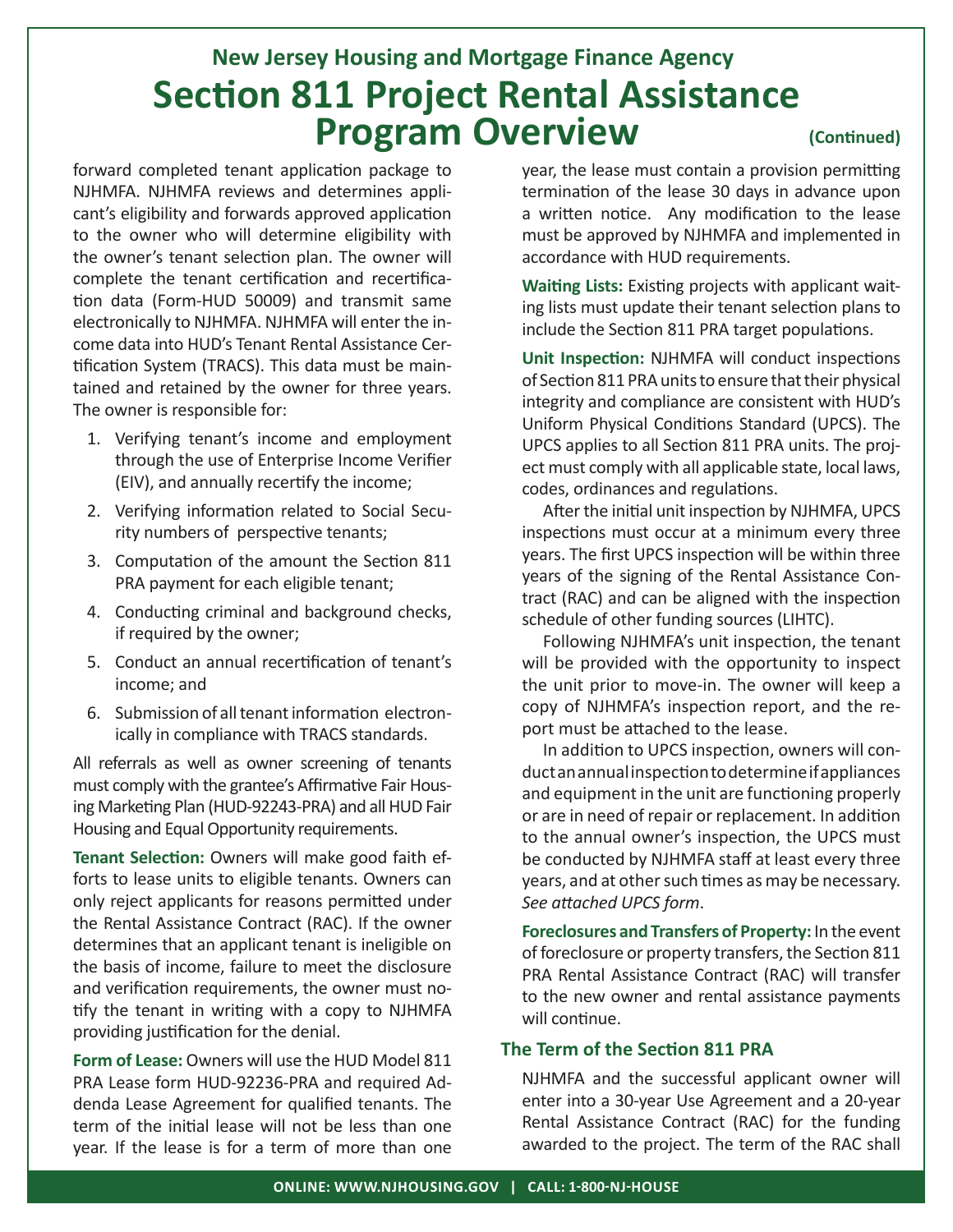# **(Continued) Section 811 Project Rental Assistance Program Overview New Jersey Housing and Mortgage Finance Agency**

be no less than 20 years subject to HUD appropriations. The term of the initial Section 811 PRA allocation is for a term of five years, with subsequent renewals subject to HUD appropriations. If Congress fails to appropriate funds adequate to meet the future financial needs of the Cooperative Agreement and the Cooperative Agreement is terminated, HUD will not require NJHMFA to enforce any Use Agreement on eligible multifamily properties covered under a RAC.

# **811 PRA Payments to Owner under the RAC Con-**

**tract:** Payments are made monthly by the grantee upon proper requisition by owner.

- Payment amount is the contract rent minus the tenant's portion.
- NJHMFA transmits Form HUD 52670 to HUD through TRACS. TRACS is a voucher/payment system that will be used to process rental payments to owners, and NJHMFA receives a return message transmitted from TRACS.
- Based on the TRACS submission, HUD calculates the project's monthly rental subsidy and wires payments to NJHMFA through the HUD Electronic Line of Credit Control System (eLOCCS) for the benefit of the project.

**Vacancies:** Vacancy payments may be paid to owner in an amount not to exceed 80% of the contract rent for a period of up to 60 days. If a unit is vacant more than 60 consecutive days either during rent-up or after rent-up, the owner is not entitled to any payments.

**Rent Increases:** Upon request from the owner, NJHMFA will consider adjusting contract rents on the lease anniversary date. Contract rents may be adjusted upward or downward, as appropriate.

Rent adjustments by NJHMFA must be determined by methods outlined in the RAC Part 2 and need to choose one of the methods outlined in the RAC Part 2 for adjusting rent.

**Support Services:** Eligible tenant's participation in supportive services is voluntary and cannot be required as a condition of admission or occupancy. Tenants in the Section 811PRA units will receive voluntary services and supports from the provider of their choice in accordance with DHS regulations and policies.

#### **Section 811 PRA Owner Compliance**

The owner is responsible for all management functions including screening of eligible applicants referred by DHS. All referrals as well as owner screening must comply with the grantee's Affirmative Fair Housing Marketing Plan (HUD-92243-PRA) and all HUD Fair Housing and Equal Opportunity requirements. The purpose of the plan and requirements is to assure that eligible families in the same housing market areas have an equal opportunity to apply and be selected for an assisted unit regardless of their race, color, national origin, religion, sex, disability, or familial status. All projects must comply with New Jersey's anti-discrimination laws, along with the following items:

- 1. **Fair Housing and Civil Rights Laws:** Owners must comply with all applicable fair housing and civil rights requirements in 24 C.F.R 5.105 (a), including, but not limited to, the Fair Housing Act; Title VI of the Civil Rights; including Title VI of the Civil Rights Act of 1964; Section 504 of the Rehabilitation Act of 1973; Titles II and III of the American Disabilities Act, as applicable and Section 109 of the Housing and Community Development Act of 1974.
- 2. **Barrier Free/Accessibility Requirements:** Properties participating in Section 811 PRA must meet accessibility requirements of Section 504 of the Rehabilitation Act of 1973 and the American with Disabilities Act. Section 811 PRA-assisted units can consist of a mix of accessible units for those persons with physical disabilities and non-accessible units for those persons without physical disabilities.
- 3. **Davis-Bacon Labor Standards:** All laborers and mechanics employed by contractors and subcontractors in the construction (including rehabilitation) of housing with 12 or more units assisted with Section 811 PRA shall be paid at rates not less than those prevailing wages in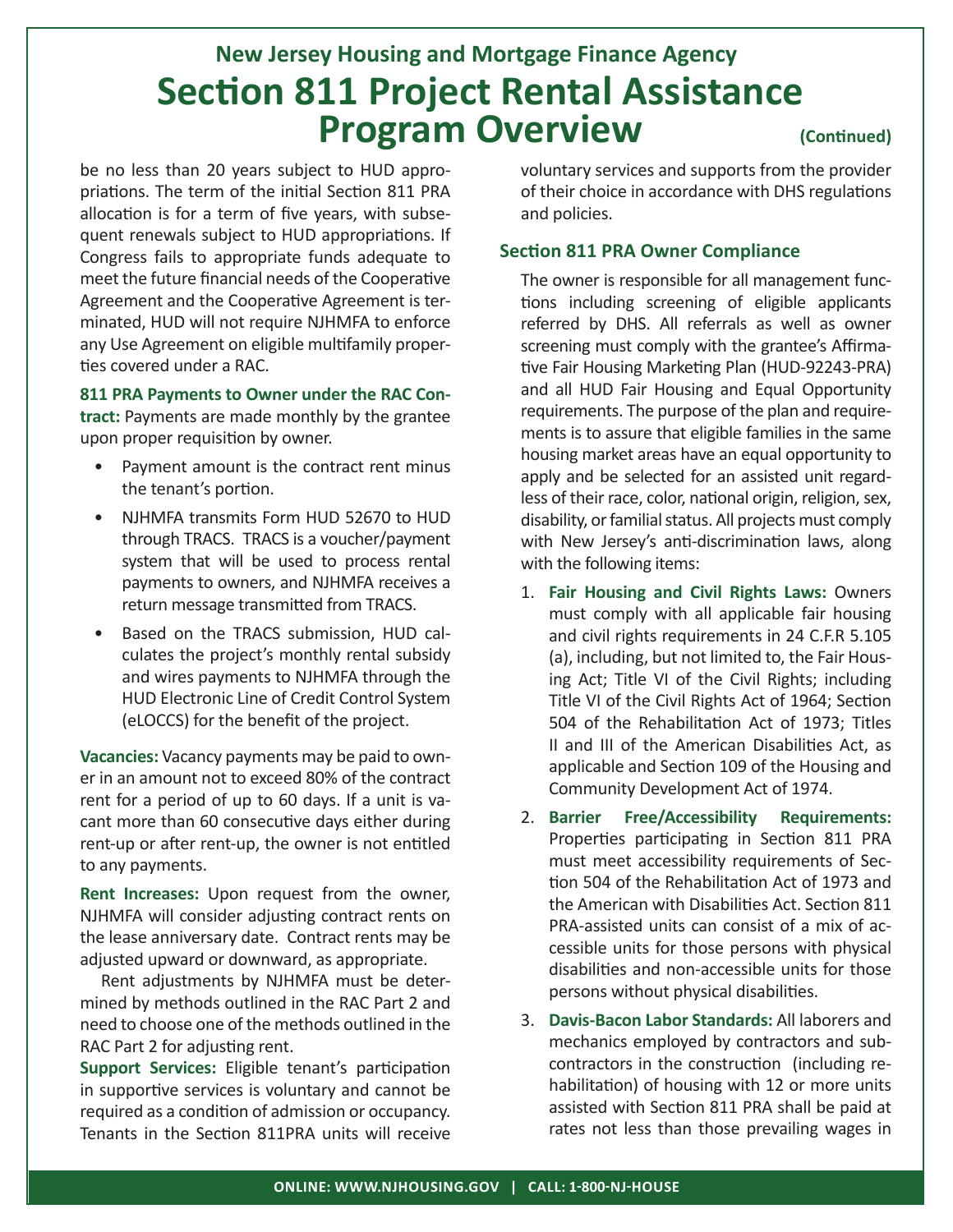## **(Continued) Section 811 Project Rental Assistance Program Overview New Jersey Housing and Mortgage Finance Agency**

the locality in accordance with the Davis-Bacon Act (40 U.S .C. 3141et seq.).

- 4. **Phase I Environmental Report:** All projects that participate in Section 811 PRA program must have had a Phase I Environmental report complying with ASTM E 1527-05 and ASTM E 2600-10 requirements, prepared within a year and updated within six months, if required, of the date the property was acquired or the date of the last real estate transaction (construction, rehabilitation or refinancing).
- 5. **Lead Based Paint:** The Lead Safe Housing Rule (24cFR 35, subparts B, H, & R) applies to project based rental assistance of pre-1978 housing for persons with disabilities when a child of less than 6 years of age resides or is expected to reside in such housing.

#### **Leveraged Tenant-Based Rental Vouchers**

In addition to 206 Section 811 PRA subsidies, the New Jersey Department of Community Affairs has committed 40 tenant-based State Rental Assistance (SRAP) vouchers, and the New Jersey Department of Human Services (DHS) has committed 63 tenantbased vouchers to this program. These subsidies are not attached to specific units and travel with the tenant from unit to unit within New Jersey.

**DHS Tenant-Based Rental Subsidy Process:** Individuals eligible for DHS tenant-based rental subsidies must submit applications to the DHS Office of Housing. The Office of Housing will review the rental subsidy application and refer approved applications to the Supportive Housing Connection (SHC) at NJHMFA. The SHC is responsible for certifying tenant income, determining tenant rental portion and subsidy amount, approving landlords, inspecting units, and processing monthly subsidy payments.

#### **DCA Leverage Voucher Payment Process:**

- DHS identifies tenant and submits the SRAP 811 application to DCA. DCA reviews application for income eligibility, and orders a criminal background check.
- If the applicant is deemed preliminarily eli-

gible, DCA will forward the application package to the appropriate field office.

- The DCA field office will conduct a briefing with the applicant and determine the subsidy voucher amount to be issued.
- The applicant will then start their housing search. The applicant must identify a suitable unit within 60 days. In certain cases the applicant may be provided with a 60-day extension.
- After a unit is selected, the DCA field office will conduct HQS Inspection (If unit fails the inspection, the landlord has 15 days to abate).
- The HAP Contract is executed between DCA and owner, and the lease is executed between landlord and tenant and the monthly payment will be made to landlord via check run.

**Please Note: The Section 811 PRA Guidelines and application forms may be amended from time to time as per HUD requirements.**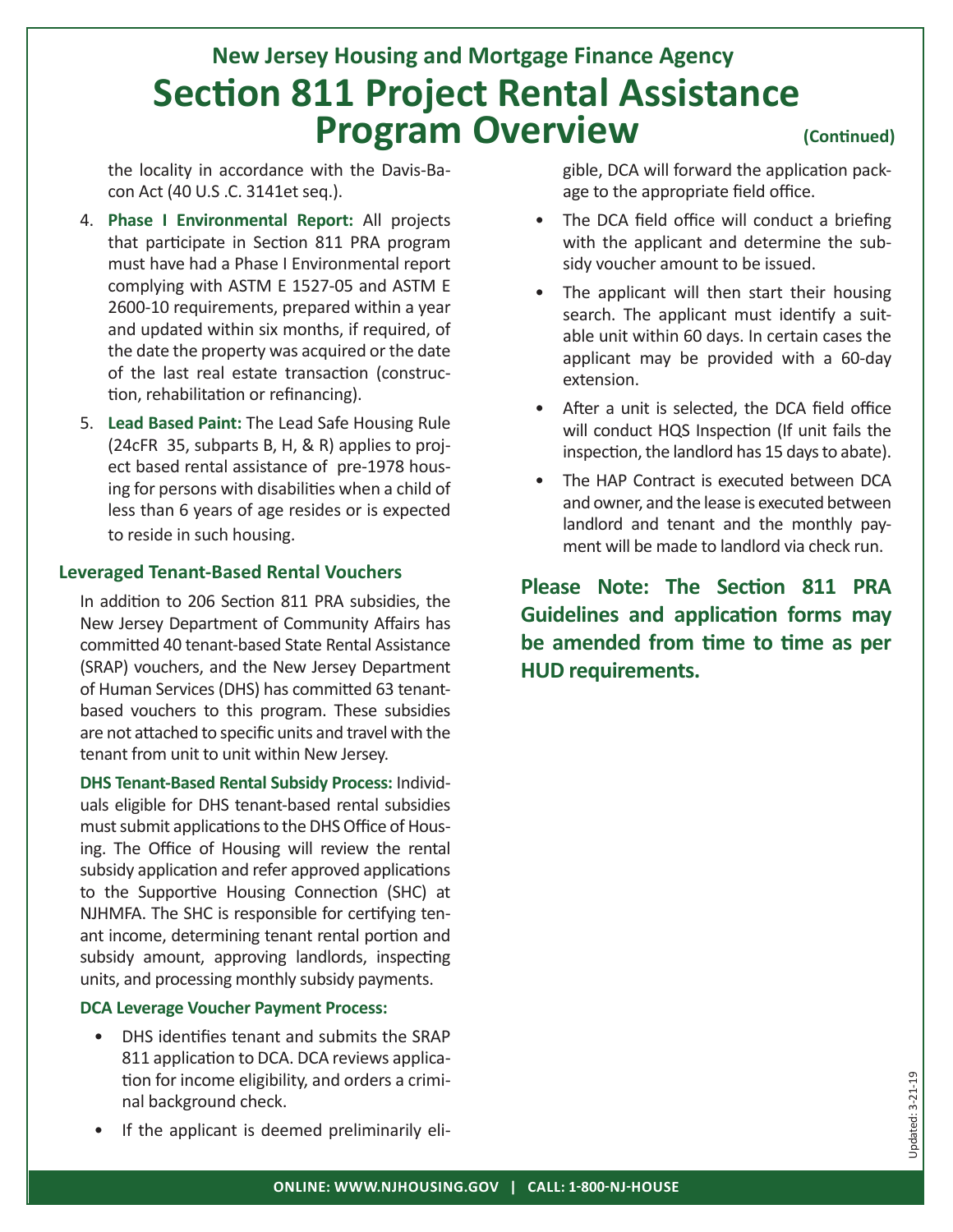# **HUD Uniform Physical Conditions Standard (UPCS) Form**

#### **Uniform Physical Condition Standards - Comprehensive Listing The Conduction of Page: Conduction of Page:** Of  $\frac{1}{2}$ **Inspectable Area: Site**

**Property ID / Name:** <u>Inspection Date:</u> Inspection Date: 1999.

|                              |                                                               |            |   | Level          |   |           |                |
|------------------------------|---------------------------------------------------------------|------------|---|----------------|---|-----------|----------------|
| Inspectable Item             | <b>Observable Deficiency</b>                                  | <b>NOD</b> | 1 | $\overline{2}$ | 3 | <b>NA</b> | <b>H&amp;S</b> |
| <b>Fencing and Gates</b>     | Damaged/Falling/Leaning                                       |            |   |                |   |           | <b>NLT</b>     |
|                              | Holes                                                         |            |   |                |   |           | <b>NLT</b>     |
|                              | <b>Missing Sections</b>                                       |            |   |                |   |           | <b>NLT</b>     |
| Grounds                      | <b>Erosion/Rutting Areas</b>                                  |            |   |                |   |           | <b>NLT</b>     |
|                              | Overgrown/Penetrating Vegetation                              |            |   |                |   |           |                |
|                              | Ponding/Site Drainage                                         |            |   |                |   |           |                |
| Health & Safety              | Air Quality - Sewer Odor Detected                             |            |   |                |   |           | <b>NLT</b>     |
|                              | Air Quality - Propane/Natural Gas/Methane Gas Detected        |            |   |                |   |           | LT.            |
|                              | Electrical Hazards - Exposed Wires/Open Panels                |            |   |                |   |           | LT.            |
|                              | Electrical Hazards - Water Leaks on/near Electrical Equipment |            |   |                |   |           | LT             |
|                              | Flammable Materials - Improperly Stored                       |            |   |                |   |           | <b>NLT</b>     |
|                              | Garbarge and Debris - Outdoors                                |            |   |                |   |           | <b>NLT</b>     |
|                              | Hazards - Other                                               |            |   |                |   |           | <b>NLT</b>     |
|                              | <b>Hazards - Sharp Edges</b>                                  |            |   |                |   |           | NLT            |
|                              | Hazards - Tripping                                            |            |   |                |   |           | <b>NLT</b>     |
|                              | Infestation - Insects                                         |            |   |                |   |           | <b>NLT</b>     |
|                              | Infestation - Rats/Mice/Vermin                                |            |   |                |   |           | <b>NLT</b>     |
| Mailboxes/Project Signs      | Mailbox Missing/Damaged                                       |            |   |                |   |           |                |
|                              | <b>Signs Damaged</b>                                          |            |   |                |   |           |                |
| <b>Market Appeal</b>         | Graffiti                                                      |            |   |                |   |           |                |
|                              | Litter                                                        |            |   |                |   |           |                |
| Parking Lots/Driveways/Roads | Cracks                                                        |            |   |                |   |           |                |
|                              | Pondina                                                       |            |   |                |   |           |                |
|                              | Potholes/Loose Material                                       |            |   |                |   |           |                |
|                              | Settlement/Heaving                                            |            |   |                |   |           |                |
| Play Areas and Equipment     | Damaged/Broken Equipment                                      |            |   |                |   |           | <b>NLT</b>     |
|                              | Deteriorated Play Area Surface                                |            |   |                |   |           |                |
| Refuse Disposal              | Broken/Damaged Enclosure-Inadequate Outside Storage Space     |            |   |                |   |           |                |
| <b>Retaining Walls</b>       | Damaged/Falling/Leaning                                       |            |   |                |   |           | <b>NLT</b>     |
| <b>Storm Drainage</b>        | Damaged/Obstructed                                            |            |   |                |   |           |                |
| Walkways/Steps               | <b>Broken/Missing Hand Railing</b>                            |            |   |                |   |           | <b>NLT</b>     |
|                              | Cracks/Settlement/Heaving                                     |            |   |                |   |           |                |
|                              | Spalling                                                      |            |   |                |   |           |                |

- In order to accurately categorize a deficiency as a "Level 1", "Level 2" or "Level 3" (including independent Health & Safety items), you must refer to the Final Dictionary of Deficiency Definitions (PASS) Version 2.3, dated 03/08/2000. This document can be found at "http://www.hud.gov/offices/reac/pdf/pass\_dict2.3.pdf" (325 Pages, 343 KB)

- Additional clarification to these definitions is contained in the REAC PASS Compilation Bulletin which can be found at

"http://www.hud.gov/offices/reac/pdf/pass\_bulletin.pdf" (24 Pages, 275 KB)

- Only level 3 is applied to independent Health & Safety deficiencies.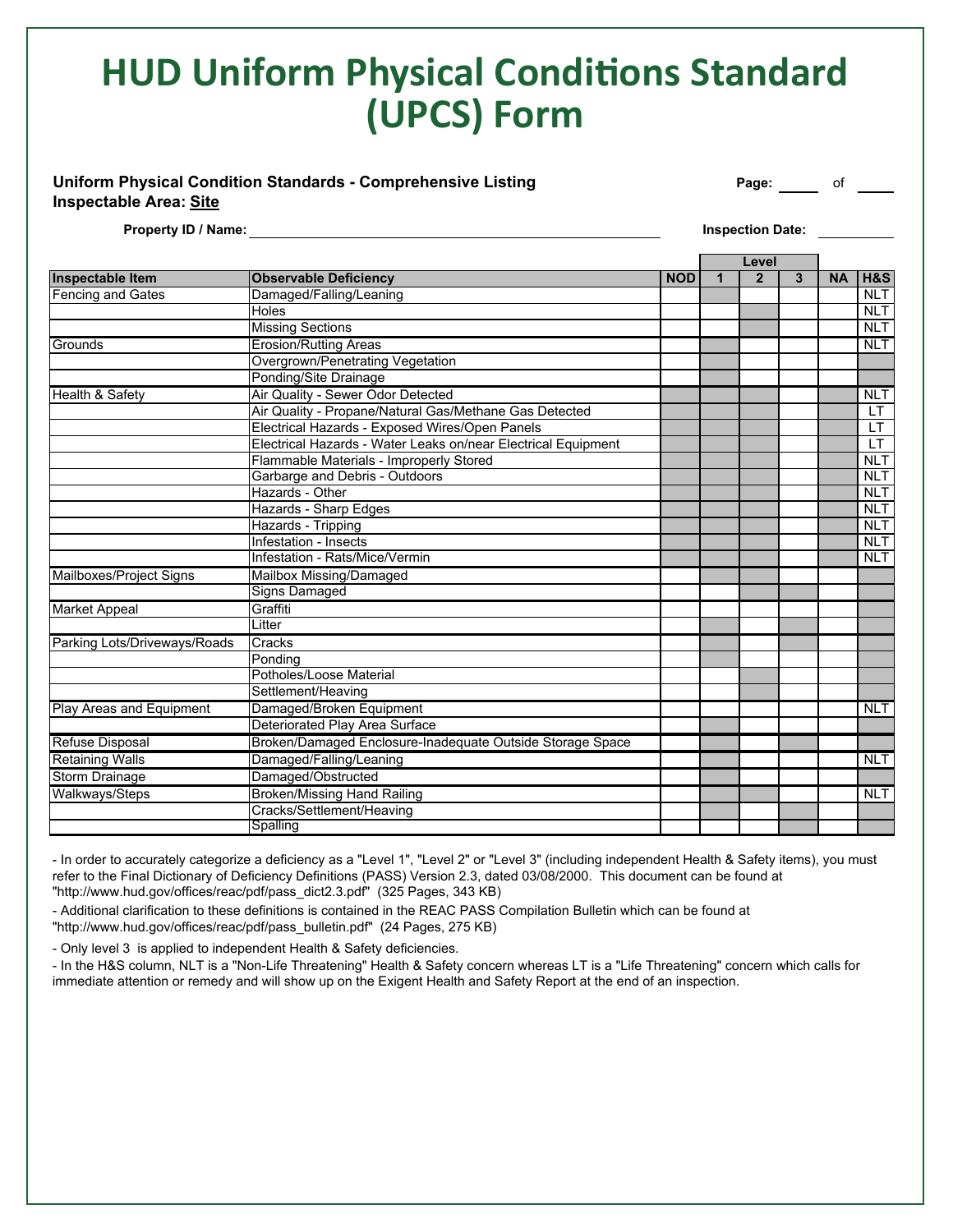#### **Uniform Physical Condition Standards - Comprehensive Listing The Rage: The Conduction of The Page: The Page:** of **Inspectable Area: Building Exterior**

Property ID / Name: **Inspection Date:** Inspection Date:

**Building Number:** 

| <b>Dunung Number.</b>    |                                                               |            |   | Level          |   |           |                |
|--------------------------|---------------------------------------------------------------|------------|---|----------------|---|-----------|----------------|
| Inspectable Item         | <b>Observable Deficiency</b>                                  | <b>NOD</b> | 1 | $\overline{2}$ | 3 | <b>NA</b> | <b>H&amp;S</b> |
| Doors                    | Damaged Frames/Threshold/Lintels/Trim                         |            |   |                |   |           | <b>NLT</b>     |
|                          | Damaged Hardware/Locks                                        |            |   |                |   |           |                |
|                          | Damaged Surface (Holes/Paint/Rusting/Glass)                   |            |   |                |   |           |                |
|                          | Damaged/Missing Screen/Storm/Security Door                    |            |   |                |   |           | <b>NLT</b>     |
|                          | Deteriorated/Missing Caulking/Seals                           |            |   |                |   |           |                |
|                          | <b>Missing Door</b>                                           |            |   |                |   |           |                |
| <b>Fire Escapes</b>      | <b>Blocked Egress/Ladders</b>                                 |            |   |                |   |           | LТ             |
|                          | <b>Visibly Missing Components</b>                             |            |   |                |   |           | LT             |
| Foundations              | Cracks/Gaps                                                   |            |   |                |   |           |                |
|                          | Spalling/Exposed Rebar                                        |            |   |                |   |           |                |
| <b>Health and Safety</b> | Electrical Hazards - Exposed Wires/Open Panels                |            |   |                |   |           | LT.            |
|                          | Electrical Hazards - Water Leaks on/near Electrical Equipment |            |   |                |   |           | <b>LT</b>      |
|                          | Emergency Fire Exits - Emergency/Fire Exits Blocked/Unusable  |            |   |                |   |           | LT             |
|                          | Emergency Fire Exits - Missing Exit Signs                     |            |   |                |   |           | NLT            |
|                          | Flammable/Combustible Materials - Improperly Stored           |            |   |                |   |           | <b>NLT</b>     |
|                          | Garbage and Debris - Outdoors                                 |            |   |                |   |           | NLT            |
|                          | Hazards - Other                                               |            |   |                |   |           | NLT.           |
|                          | Hazards - Sharp Edges                                         |            |   |                |   |           | <b>NLT</b>     |
|                          | Hazards - Tripping                                            |            |   |                |   |           | <b>NLT</b>     |
|                          | Infestation - Insects                                         |            |   |                |   |           | <b>NLT</b>     |
|                          | Infestation - Rats/Mice/Vermin                                |            |   |                |   |           | <b>NLT</b>     |
| Lighting                 | <b>Broken Fixtures/Bulbs</b>                                  |            |   |                |   |           |                |
| Roofs                    | Damaged Soffits/Fascia                                        |            |   |                |   |           |                |
|                          | Damaged Vents                                                 |            |   |                |   |           |                |
|                          | Damaged/Clogged Drains                                        |            |   |                |   |           |                |
|                          | Damaged/Torn Membrane/Missing Ballast                         |            |   |                |   |           |                |
|                          | Missing/Damaged Components from Downspout/Gutter              |            |   |                |   |           |                |
|                          | Missing/Damaged Shingles                                      |            |   |                |   |           |                |
|                          | Ponding                                                       |            |   |                |   |           |                |
| Walls                    | Cracks/Gaps                                                   |            |   |                |   |           |                |
|                          | Damaged Chimneys                                              |            |   |                |   |           | <b>NLT</b>     |
|                          | Missing/Damaged Caulking/Mortar                               |            |   |                |   |           |                |
|                          | Missing Pieces/Holes/Spalling                                 |            |   |                |   |           |                |
|                          | Stained/Peeling/Needs Paint                                   |            |   |                |   |           |                |
| Windows                  | Broken/Missing/Cracked Panes                                  |            |   |                |   |           | <b>NLT</b>     |
|                          | Damaged Sills/Frames/Lintels/Trim                             |            |   |                |   |           |                |
|                          | <b>Damaged/Missing Screens</b>                                |            |   |                |   |           |                |
|                          | Missing/Deteriorated Caulking/Seals/Glazing Compound          |            |   |                |   |           |                |
|                          | Peeling/Needs Paint                                           |            |   |                |   |           |                |
|                          | <b>Security Bars Prevent Egress</b>                           |            |   |                |   |           | LT             |

- In order to accurately categorize a deficiency as a "Level 1", "Level 2" or "Level 3" (including independent Health & Safety items), you must refer to the Final Dictionary of Deficiency Definitions (PASS) Version 2.3, dated 03/08/2000. This document can be found at "http://www.hud.gov/offices/reac/pdf/pass\_dict2.3.pdf" (325 Pages, 343 KB)

- Additional clarification to these definitions is contained in the REAC PASS Compilation Bulletin which can be found at "http://www.hud.gov/offices/reac/pdf/pass\_bulletin.pdf" (24 Pages, 275 KB)

- Only level 3 is applied to independent Health & Safety deficiencies.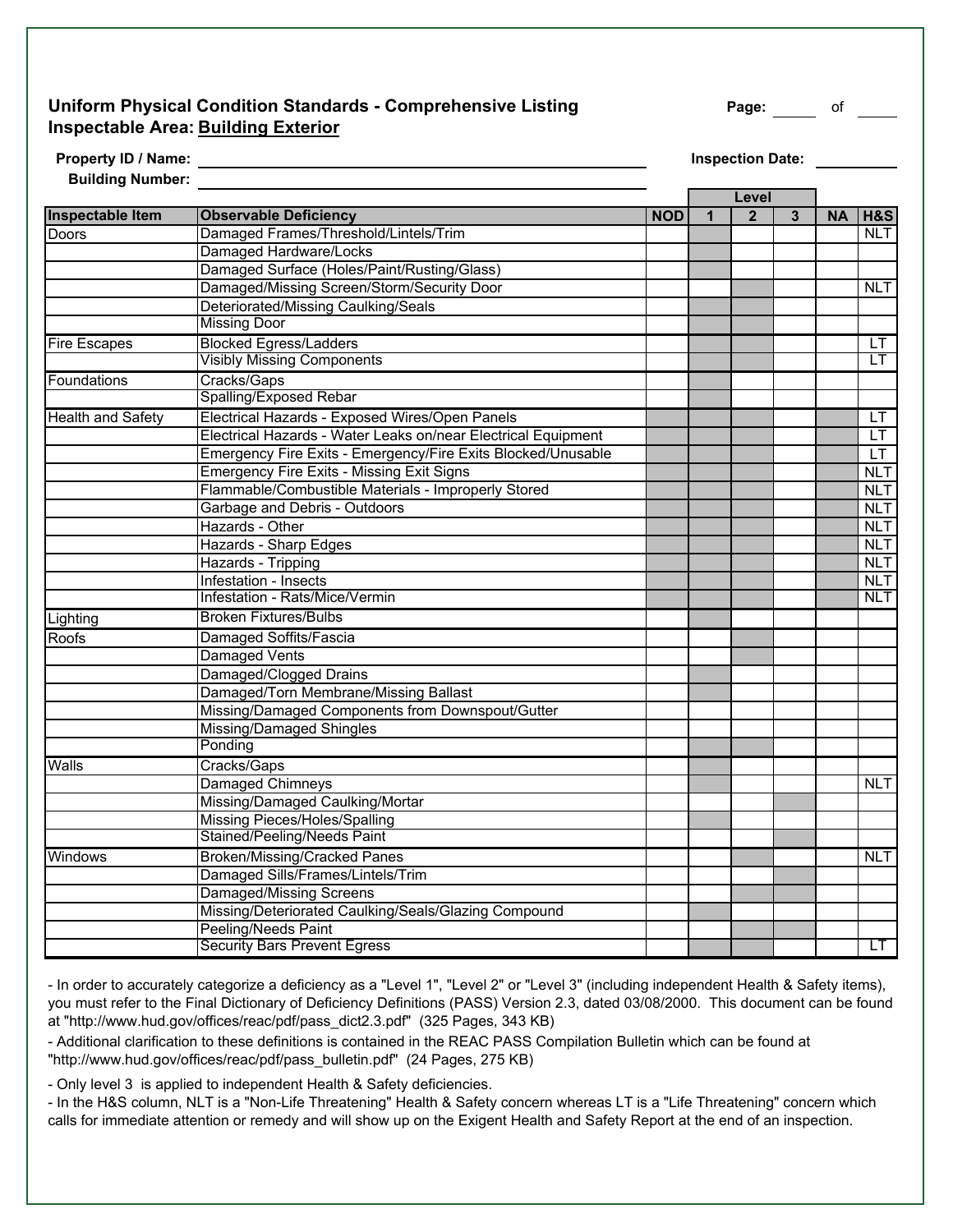#### **Uniform Physical Condition Standards - Comprehensive Listing Page:** of **Inspectable Area: Building Systems**

| Property ID / Name:     |
|-------------------------|
| <b>Building Number:</b> |

**Inspection Date:** 

|                            |                                                               |            |              | Level          |              |           |                |
|----------------------------|---------------------------------------------------------------|------------|--------------|----------------|--------------|-----------|----------------|
| <b>Inspectable Item</b>    | <b>Observable Deficiency</b>                                  | <b>NOD</b> | $\mathbf{1}$ | $\overline{2}$ | $\mathbf{3}$ | <b>NA</b> | <b>H&amp;S</b> |
| Domestic Water             | <b>Leaking Central Water Supply</b>                           |            |              |                |              |           |                |
|                            | Misaligned Chimney/Ventilation System                         |            |              |                |              |           | LT             |
|                            | <b>Missing Pressure Relief Valve</b>                          |            |              |                |              |           | <b>NLT</b>     |
|                            | Rust/Corrosion on Heater Chimney                              |            |              |                |              |           | <b>NLT</b>     |
|                            | <b>Water Supply Inoperable</b>                                |            |              |                |              |           | <b>NLT</b>     |
| <b>Electrical System</b>   | <b>Blocked Access/Improper Storage</b>                        |            |              |                |              |           | <b>NLT</b>     |
|                            | <b>Burnt Breakers</b>                                         |            |              |                |              |           | <b>NLT</b>     |
|                            | Evidence of Leaks/Corrosion                                   |            |              |                |              |           | <b>NLT</b>     |
|                            | <b>Frayed Wiring</b>                                          |            |              |                |              |           |                |
|                            | <b>Missing Breakers/Fuses</b>                                 |            |              |                |              |           | LT             |
|                            | <b>Missing Covers</b>                                         |            |              |                |              |           | LТ             |
| Elevators                  | Not Operable                                                  |            |              |                |              |           | <b>NLT</b>     |
| <b>Emergency Power</b>     | <b>Auxiliary Lighting Inoperable</b>                          |            |              |                |              |           |                |
|                            | Run-Up Records/Documentation Not Available                    |            |              |                |              |           |                |
| <b>Fire Protection</b>     | <b>Missing Sprinkler Head</b>                                 |            |              |                |              |           | <b>NLT</b>     |
|                            | Missing/Damaged/Expired Extinguishers                         |            |              |                |              |           | LТ             |
| <b>Health &amp; Safety</b> | Air Quality - Mold and/or Mildew Observed                     |            |              |                |              |           | <b>NLT</b>     |
|                            | Air Quality - Propane/Natural Gas/Methane Gas Detected        |            |              |                |              |           | I T            |
|                            | Air Quality - Sewer Odor Detected                             |            |              |                |              |           | NLT            |
|                            | Electrical Hazards - Exposed Wires/Open Panels                |            |              |                |              |           | <b>LT</b>      |
|                            | Electrical Hazards - Water Leaks on/near Electrical Equipment |            |              |                |              |           | LT             |
|                            | Elevator - Tripping                                           |            |              |                |              |           | <b>NLT</b>     |
|                            | Emergency Fire Exits - Emergency/Fire Exits Blocked/Unusable  |            |              |                |              |           | $\mathsf{I}$ T |
|                            | <b>Emergency Fire Exits - Missing Exit Signs</b>              |            |              |                |              |           | <b>NLT</b>     |
|                            | Flammable Materials - Improperly Stored                       |            |              |                |              |           | <b>NLT</b>     |
|                            | Garbage and Debris - Indoors                                  |            |              |                |              |           | <b>NLT</b>     |
|                            | Hazards - Other                                               |            |              |                |              |           | <b>NLT</b>     |
|                            | Hazards - Sharp Edges                                         |            |              |                |              |           | <b>NLT</b>     |
|                            | Hazards - Tripping                                            |            |              |                |              |           | <b>NLT</b>     |
|                            | Infestation - Insects                                         |            |              |                |              |           | <b>NLT</b>     |
|                            | Infestation - Rats/Mice/Vermin                                |            |              |                |              |           | <b>NLT</b>     |
| <b>HVAC</b>                | <b>Boiler/Pump Leaks</b>                                      |            |              |                |              |           |                |
|                            | <b>Fuel Supply Leaks</b>                                      |            |              |                |              |           | <b>NLT</b>     |
|                            | <b>General Rust/Corrosion</b>                                 |            |              |                |              |           | <b>NLT</b>     |
|                            | Misaligned Chimney/Ventilation System                         |            |              |                |              |           | LT.            |
| Roof Exhaust System        | Roof Exhaust Fan(s) Inoperable                                |            |              |                |              |           |                |
| <b>Sanitary System</b>     | Broken/Leaking/Clogged Pipes or Drains                        |            |              |                |              |           | <b>NLT</b>     |
|                            | Missing Drain/Cleanout/Manhole Covers                         |            |              |                |              |           |                |

- In order to accurately categorize a deficiency as a "Level 1", "Level 2" or "Level 3" (including independent Health & Safety items), you must refer to the Final Dictionary of Deficiency Definitions (PASS) Version 2.3, dated 03/08/2000. This document can be found at "http://www.hud.gov/offices/reac/pdf/pass\_dict2.3.pdf" (325 Pages, 343 KB)

- Additional clarification to these definitions is contained in the REAC PASS Compilation Bulletin which can be found at "http://www.hud.gov/offices/reac/pdf/pass\_bulletin.pdf" (24 Pages, 275 KB)

- Only level 3 is applied to independent Health & Safety deficiencies.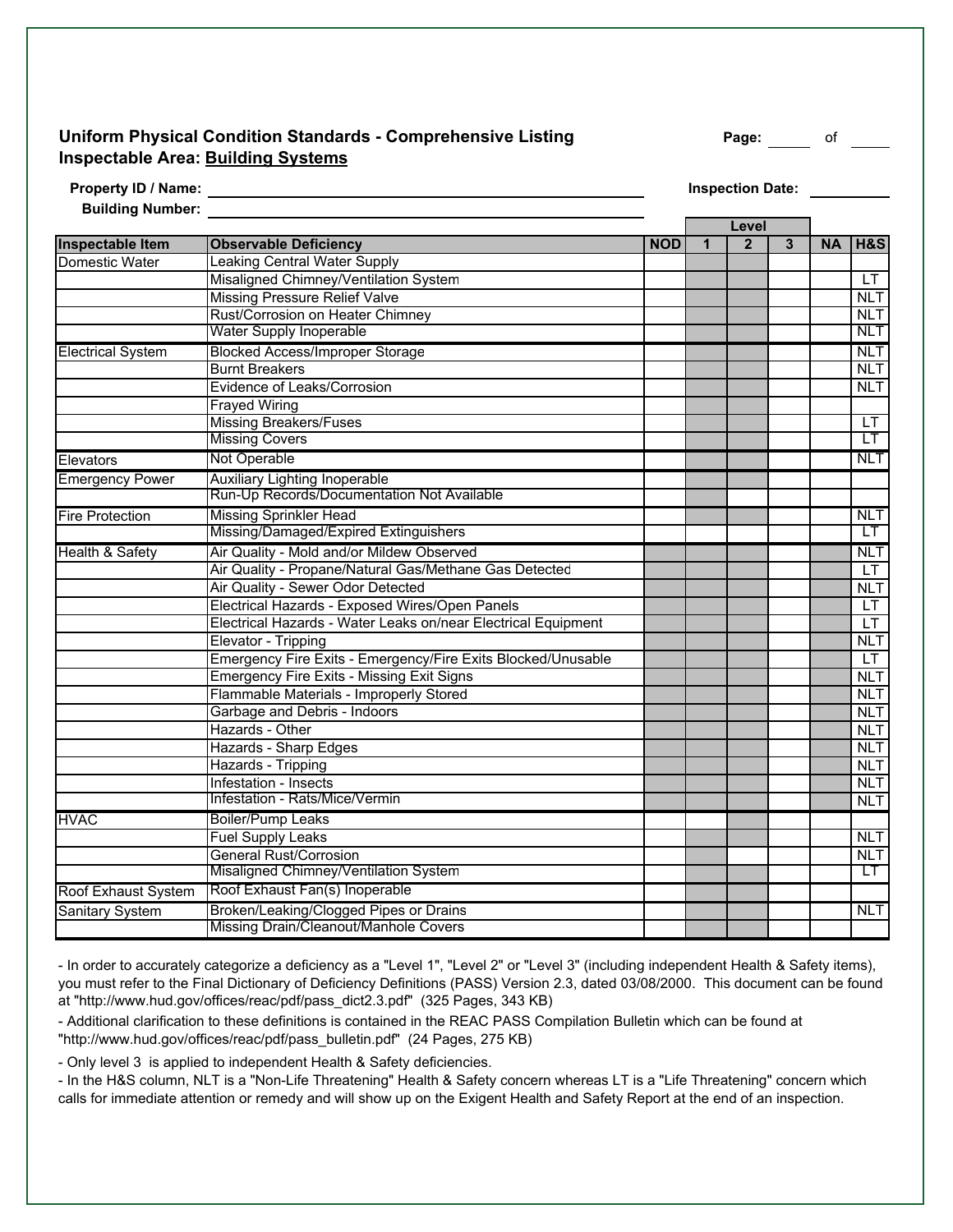#### **Uniform Physical Condition Standards - Comprehensive Listing Page:** of **Inspectable Area: Common Areas**

**Property ID / Name: Inspection Date: Building Number:** 

|                               |                                                              |            |   | Level          |   |           |            |
|-------------------------------|--------------------------------------------------------------|------------|---|----------------|---|-----------|------------|
| X Inspectable Item Location   | <b>Observable Deficiency</b>                                 | <b>NOD</b> | 1 | 2 <sup>1</sup> | 3 | <b>NA</b> | H&S        |
| Basement/Garage/Carport       | Baluster/Side Railings - Damaged                             |            |   |                |   |           |            |
| Closet/Utility/Mechanical     | Cabinets - Missing/Damaged                                   |            |   |                |   |           |            |
| <b>Community Room</b>         | Call for Aid - Inoperable                                    |            |   |                |   |           | <b>NLT</b> |
| Day Care                      | Ceiling - Bulging/Buckling                                   |            |   |                |   |           |            |
| Halls/Corridors/Stairs        | Ceiling - Holes/Missing Tiles/Panels/Cracks                  |            |   |                |   |           |            |
| Kitchen                       | Ceiling - Peeling/Needs Paint                                |            |   |                |   |           |            |
| Laundry Room                  | Ceiling - Water Stains/Water Damage/Mold/Mildew              |            |   |                |   |           |            |
|                               |                                                              |            |   |                |   |           |            |
| Lobby                         | Countertops - Missing/Damaged                                |            |   |                |   |           |            |
| Office                        | Dishwasher/Garbage Disposal - Inoperable                     |            |   |                |   |           |            |
| <b>Other Community Spaces</b> | Doors - Damaged Frames/Threshold/Lintels/Trim                |            |   |                |   |           | <b>NLT</b> |
| Patio/Porch/Balconv           | Doors - Damaged Hardware/Locks                               |            |   |                |   |           |            |
| Restrooms/Pool Structures     | Doors - Damaged Surface (Holes/Paint/Rust/Glass)             |            |   |                |   |           |            |
| Storage                       | Doors - Damaged/Missing Screen/Storm/Security Door           |            |   |                |   |           | <b>NLT</b> |
|                               | Doors - Deteriorated/Missing Seals (Entry Only)              |            |   |                |   |           |            |
|                               | Doors - Missing Door                                         |            |   |                |   |           |            |
|                               | Dryer Vent -Missing/Damaged/Inoperable                       |            |   |                |   |           |            |
|                               | Electrical - Blocked Access to Electrical Panel              |            |   |                |   |           | <b>NLT</b> |
|                               | <b>Electrical - Burnt Breakers</b>                           |            |   |                |   |           | <b>NLT</b> |
|                               | Electrical - Evidence of Leaks/Corrosion                     |            |   |                |   |           | NLT        |
|                               | Electrical - Frayed Wiring                                   |            |   |                |   |           |            |
|                               | <b>Electrical - Missing Breakers</b>                         |            |   |                |   |           | LT.        |
|                               | <b>Electrical - Missing Covers</b>                           |            |   |                |   |           | LT.        |
|                               | Floors - Bulging/Buckling                                    |            |   |                |   |           |            |
|                               | Floors - Floor Covering Damaged                              |            |   |                |   |           |            |
|                               | Floors - Missing Floor/Tiles                                 |            |   |                |   |           |            |
|                               |                                                              |            |   |                |   |           |            |
|                               | Floors - Peeling/Needs Paint                                 |            |   |                |   |           |            |
|                               | Floors - Rot/Deteriorated Subfloor                           |            |   |                |   |           |            |
|                               | Floors - Water Stains/Water Damage/Mold/Mildew               |            |   |                |   |           |            |
|                               | GFI - Inoperable                                             |            |   |                |   |           | NLT        |
|                               | Graffiti                                                     |            |   |                |   |           |            |
|                               | HVAC - Convection/Radiant Heat System Covers Missing/Damaged |            |   |                |   |           |            |
|                               | HVAC - General Rust/Corrosion                                |            |   |                |   |           |            |
|                               | HVAC - Inoperable                                            |            |   |                |   |           |            |
|                               | HVAC - Misaligned Chimney/Ventilation System                 |            |   |                |   |           | LT         |
|                               | HVAC - Noisy/Vibrating/Leaking                               |            |   |                |   |           |            |
|                               | Lavatory Sink - Damaged/Missing                              |            |   |                |   |           | NLT.       |
|                               | Lighting - Missing/Damaged/Inoperable Fixture                |            |   |                |   |           |            |
|                               | Mailbox - Missing/Damaged                                    |            |   |                |   |           |            |
|                               | Outlets/Switches/Cover Plates - Missing/Broken               |            |   |                |   |           | LT.        |
|                               | Pedestrian/Wheelchair Ramp                                   |            |   |                |   |           |            |
|                               | Plumbing - Clogged Drains                                    |            |   |                |   |           | <b>NLT</b> |
|                               | Plumbing - Leaking Faucet/Pipes                              |            |   |                |   |           | NLT I      |
|                               | Range Hood /Exhaust Fans - Excessive Grease/Inoperable       |            |   |                |   |           |            |
|                               | Range/Stove - Missing/Damaged/Inoperable                     |            |   |                |   |           |            |
|                               | Refrigerator - Damaged/Inoperable                            |            |   |                |   |           |            |
|                               | Restroom Cabinet - Damaged/Missing                           |            |   |                |   |           |            |
|                               |                                                              |            |   |                |   |           |            |
|                               | Shower/Tub - Damaged/Missing                                 |            |   |                |   |           |            |
|                               | Sink - Missing/Damaged                                       |            |   |                |   |           | <b>NLT</b> |
|                               | Smoke Detector - Missing/Inoperable                          |            |   |                |   |           | LТ         |
|                               | Stairs - Broken/Damaged/Missing Steps                        |            |   |                |   |           | <b>NLT</b> |
|                               | Stairs - Broken/Missing Hand Railing                         |            |   |                |   |           | <b>NLT</b> |
|                               | Ventilation/Exhaust System - Inoperable                      |            |   |                |   |           |            |
|                               | Walls - Bulging/Buckling                                     |            |   |                |   |           |            |
|                               | Walls - Damaged                                              |            |   |                |   |           |            |
|                               | Walls - Damaged/Deteriorated Trim                            |            |   |                |   |           |            |
|                               | Walls - Peeling/Needs Paint                                  |            |   |                |   |           |            |
|                               | Walls - Water Stains/Water Damage/Mold/Mildew                |            |   |                |   |           |            |
|                               | Water Closet/Toilet - Damaged/Clogged/Missing                |            |   |                |   |           |            |
|                               | Windows - Cracked/Broken/Missing Panes                       |            |   |                |   |           | NLT        |
|                               | Windows - Damaged Window Sill                                |            |   |                |   |           |            |
|                               | Windows - Inoperable/Not Lockable                            |            |   |                |   |           | NLT I      |
|                               |                                                              |            |   |                |   |           |            |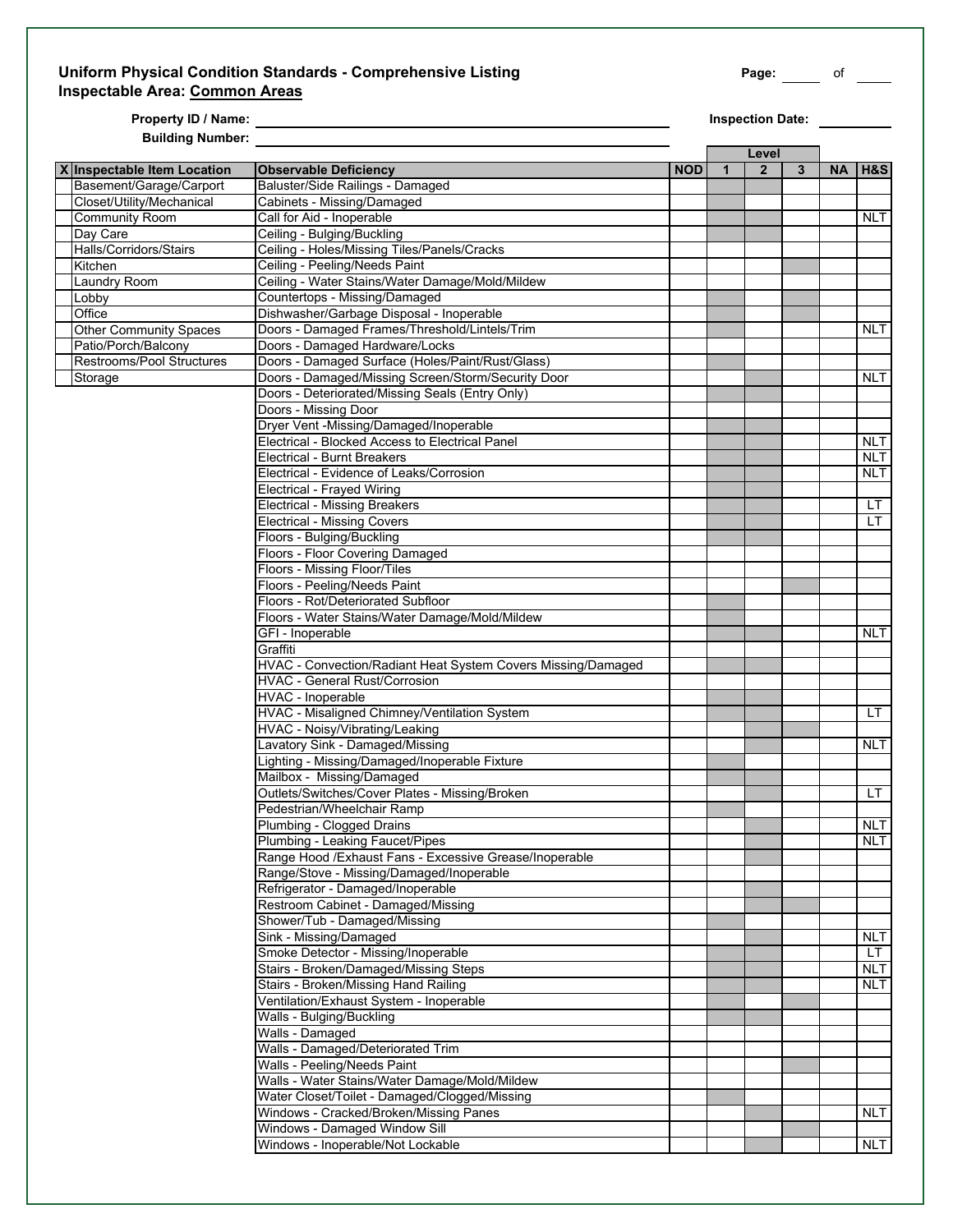|                               | Windows - Missing/Deteriorated Caulking/Seals/Glazing Compound |     |            |  |
|-------------------------------|----------------------------------------------------------------|-----|------------|--|
|                               | Windows - Peeling/Needs Paint                                  |     |            |  |
|                               | <b>Windows - Security Bars Prevent Egress</b>                  |     |            |  |
|                               |                                                                | LT. |            |  |
| <b>Health &amp; Safety</b>    | Air Quality - Mold and/or Mildew Observed                      |     | <b>NLT</b> |  |
|                               | Air Quality - Propane/Natural Gas/Methane Gas Detected         |     | LT.        |  |
|                               | Air Quality - Sewer Odor Detected                              |     | <b>NLT</b> |  |
|                               | Electrical Hazards - Exposed Wires/Open Panels                 |     | <b>LT</b>  |  |
|                               | Electrical Hazards - Water Leaks on/near Electrical Equipment  |     | LT.        |  |
|                               | Emergency Fire Exits - Emergency/Fire Exits Blocked/Unusable   |     | <b>LT</b>  |  |
|                               | <b>Emergency Fire Exits - Missing Exit Signs</b>               |     | <b>NLT</b> |  |
|                               | Flammable/Combustible Materials - Improperly Stored            |     | <b>NLT</b> |  |
|                               | Garbage and Debris - Indoors                                   |     | <b>NLT</b> |  |
|                               | Garbage and Debris - Outdoors                                  |     | <b>NLT</b> |  |
|                               | Hazards - Other                                                |     | <b>NLT</b> |  |
|                               | Hazards - Sharp Edges                                          |     | <b>NLT</b> |  |
|                               | Hazards - Tripping                                             |     | <b>NLT</b> |  |
|                               | Infestation - Insects                                          |     | <b>NLT</b> |  |
|                               | Infestation - Rats/Mice/Vermin                                 |     | <b>NLT</b> |  |
| Pools and Related Structures  | Fencing - Damaged/Not Intact                                   |     |            |  |
|                               | Pool - Not Operational                                         |     |            |  |
| <b>Trash Collection Areas</b> | Chutes - Damaged/Missing Components                            |     |            |  |

- In order to accurately categorize a deficiency as a "Level 1", "Level 2" or "Level 3" (including independent Health & Safety items), you must refer to the Final Dictionary of Deficiency Definitions (PASS) Version 2.3, dated 03/08/2000. This document can be found at "http://www.hud.gov/offices/reac/pdf/pass\_dict2.3.pdf" (325 Pages, 343 KB)

- Additional clarification to these definitions is contained in the REAC PASS Compilation Bulletin which can be found at "http://www.hud.gov/offices/reac/pdf/pass\_bulletin.pdf" (24 Pages, 275 KB)

- Only level 3 is applied to independent Health & Safety deficiencies.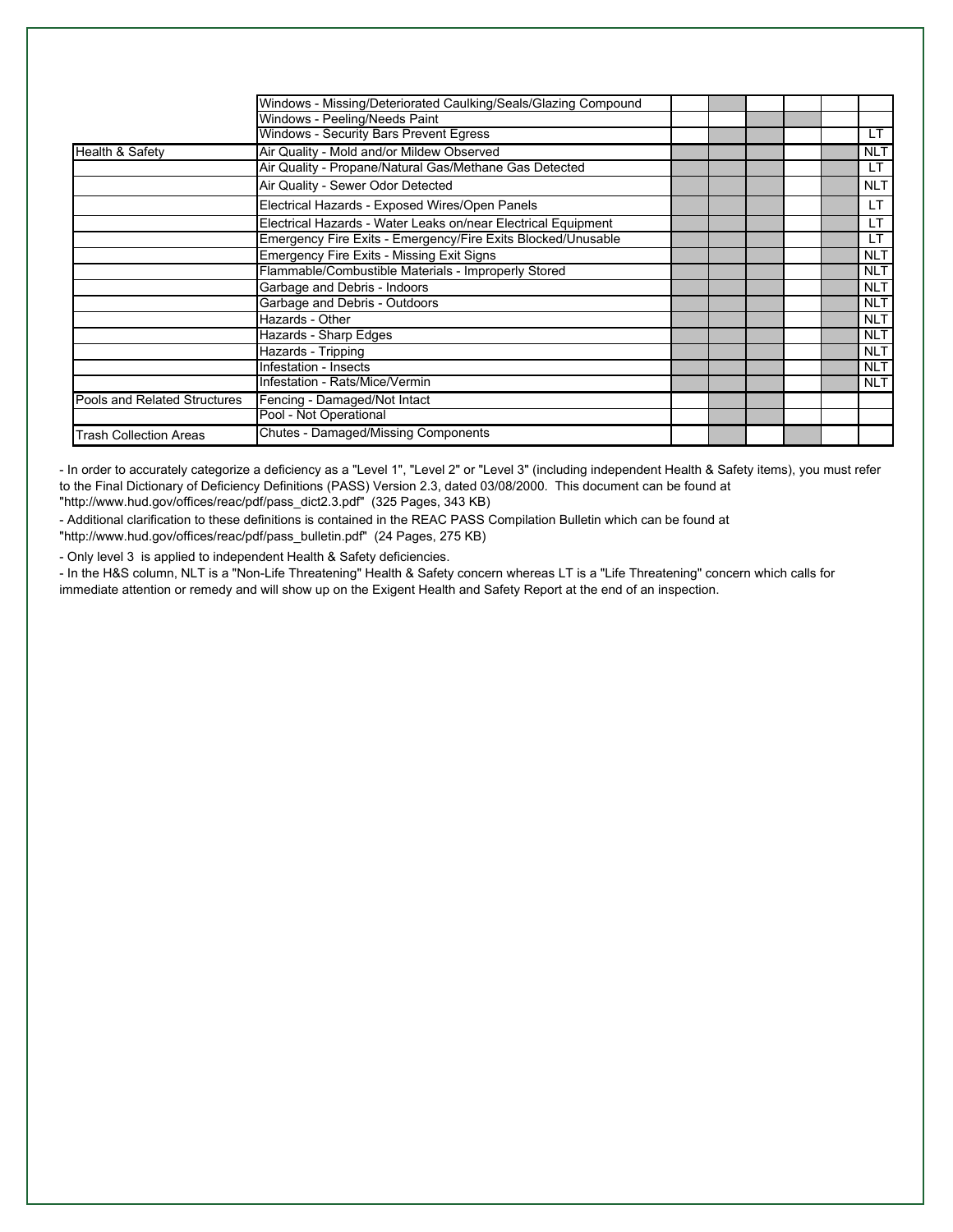#### **Uniform Physical Condition Standards - Comprehensive Listing <b>Page:** Page: 06 CML **Inspectable Area: Unit**

**Property ID / Name: Inspection Date: Building/Unit Nmbr:** 

L.

|                            |                                                               |            |   | Level        |   |    |                |
|----------------------------|---------------------------------------------------------------|------------|---|--------------|---|----|----------------|
| <b>Inspectable Item</b>    | <b>Observable Deficiency</b>                                  | <b>NOD</b> | 1 | $\mathbf{2}$ | 3 | NA | <b>H&amp;S</b> |
| Bathroom                   | Bathroom Cabinets - Damaged/Missing                           |            |   |              |   |    |                |
|                            | Lavatory Sink - Damaged/Missing                               |            |   |              |   |    | <b>NLT</b>     |
|                            | Plumbing - Clogged Drains                                     |            |   |              |   |    | <b>NLT</b>     |
|                            | Plumbing - Leaking Faucet/Pipes                               |            |   |              |   |    | <b>NLT</b>     |
|                            | Shower/Tub - Damaged/Missing                                  |            |   |              |   |    | <b>NLT</b>     |
|                            | Ventilation/Exhaust System - Inoperable                       |            |   |              |   |    |                |
|                            | Water Closet/Toilet - Damaged/Clogged/Missing                 |            |   |              |   |    | <b>NLT</b>     |
| Call-for-Aid               | Inoperable                                                    |            |   |              |   |    | <b>NLT</b>     |
| Ceiling                    | <b>Bulging/Buckling</b>                                       |            |   |              |   |    |                |
|                            | Holes/Missing Tiles/Panels/Cracks                             |            |   |              |   |    |                |
|                            | <b>Peeling/Needs Paint</b>                                    |            |   |              |   |    |                |
|                            | Water Stains/Water Damage/Mold/Mildew                         |            |   |              |   |    |                |
| Doors                      | Damaged Frames/Threshold/Lintels/Trim                         |            |   |              |   |    | <b>NLT</b>     |
|                            | Damaged Hardware/Locks                                        |            |   |              |   |    |                |
|                            | Damaged/Missing Screen/Storm/Security Door                    |            |   |              |   |    | <b>NLT</b>     |
|                            | Damaged Surface - Holes/Paint/Rusting/Glass                   |            |   |              |   |    |                |
|                            | Deteriorated/Missing Seals (Entry Only)                       |            |   |              |   |    |                |
|                            | <b>Missing Door</b>                                           |            |   |              |   |    | <b>NLT</b>     |
| <b>Electrical System</b>   | <b>Blocked Access to Electrical Panel</b>                     |            |   |              |   |    | <b>NLT</b>     |
|                            | <b>Burnt Breakers</b>                                         |            |   |              |   |    | <b>NLT</b>     |
|                            | Evidence of Leaks/Corrosion                                   |            |   |              |   |    | <b>NLT</b>     |
|                            | <b>Frayed Wiring</b>                                          |            |   |              |   |    |                |
|                            | GFI - Inoperable                                              |            |   |              |   |    | <b>NLT</b>     |
|                            | <b>Missing Breakers/Fuses</b>                                 |            |   |              |   |    | <b>LT</b>      |
|                            | <b>Missing Covers</b>                                         |            |   |              |   |    | LT.            |
| Floors                     | <b>Bulging/Buckling</b>                                       |            |   |              |   |    |                |
|                            | <b>Floor Covering Damage</b>                                  |            |   |              |   |    |                |
|                            | <b>Missing Flooring Tiles</b>                                 |            |   |              |   |    |                |
|                            | Peeling/Needs Paint                                           |            |   |              |   |    |                |
|                            | Rot/Deteriorated Subfloor                                     |            |   |              |   |    |                |
|                            | Water Stains/Water Damage/Mold/Mildew                         |            |   |              |   |    |                |
| <b>Health &amp; Safety</b> | Air Quality - Mold and/or Mildew Observed                     |            |   |              |   |    | <b>NLT</b>     |
|                            | Air Quality - Sewer Odor Detected                             |            |   |              |   |    | <b>NLT</b>     |
|                            | Air Quality - Propane/Natural Gas/Methane Gas Detected        |            |   |              |   |    | LT.            |
|                            | Electrical Hazards - Exposed Wires/Open Panels                |            |   |              |   |    | LT             |
|                            | Electrical Hazards - Water Leaks on/near Electrical Equipment |            |   |              |   |    | LT             |
|                            | Emergency Fire Exits - Emergency/Fire Exits Blocked/Unusable  |            |   |              |   |    | LT             |
|                            | Emergency Fire Exits - Missing Exit Signs                     |            |   |              |   |    | <b>NLT</b>     |
|                            | Flammable Materials - Improperly Stored                       |            |   |              |   |    | <b>NLT</b>     |
|                            | Garbage and Debris - Indoors                                  |            |   |              |   |    | <b>NLT</b>     |
|                            | Garbage and Debris - Outdoors                                 |            |   |              |   |    | <b>NLT</b>     |
|                            | Hazards - Other                                               |            |   |              |   |    | <b>NLT</b>     |
|                            | Hazards - Sharp Edges                                         |            |   |              |   |    | <b>NLT</b>     |
|                            | Hazards - Tripping                                            |            |   |              |   |    | <b>NLT</b>     |
|                            | Infestation - Insects                                         |            |   |              |   |    | <b>NLT</b>     |
|                            | Infestation - Rats/Mice/Vermin                                |            |   |              |   |    | <b>NLT</b>     |
| <b>Hot Water Heater</b>    | Misaligned Chimney/Ventilation System                         |            |   |              |   |    | LT.            |
|                            | Inoperable Unit/Components                                    |            |   |              |   |    | <b>NLT</b>     |
|                            | Leaking Valves/Tanks/Pipes                                    |            |   |              |   |    |                |
|                            | <b>Pressure Relief Valve Missing</b>                          |            |   |              |   |    | <b>NLT</b>     |
|                            | Rust/Corrosion                                                |            |   |              |   |    | <b>NLT</b>     |
| <b>HVAC System</b>         | Convection/Radiant Heat System Covers Missing/Damaged         |            |   |              |   |    |                |
|                            | Inoperable                                                    |            |   |              |   |    |                |
|                            | Misaligned Chimney/Ventilation System                         |            |   |              |   |    | LT             |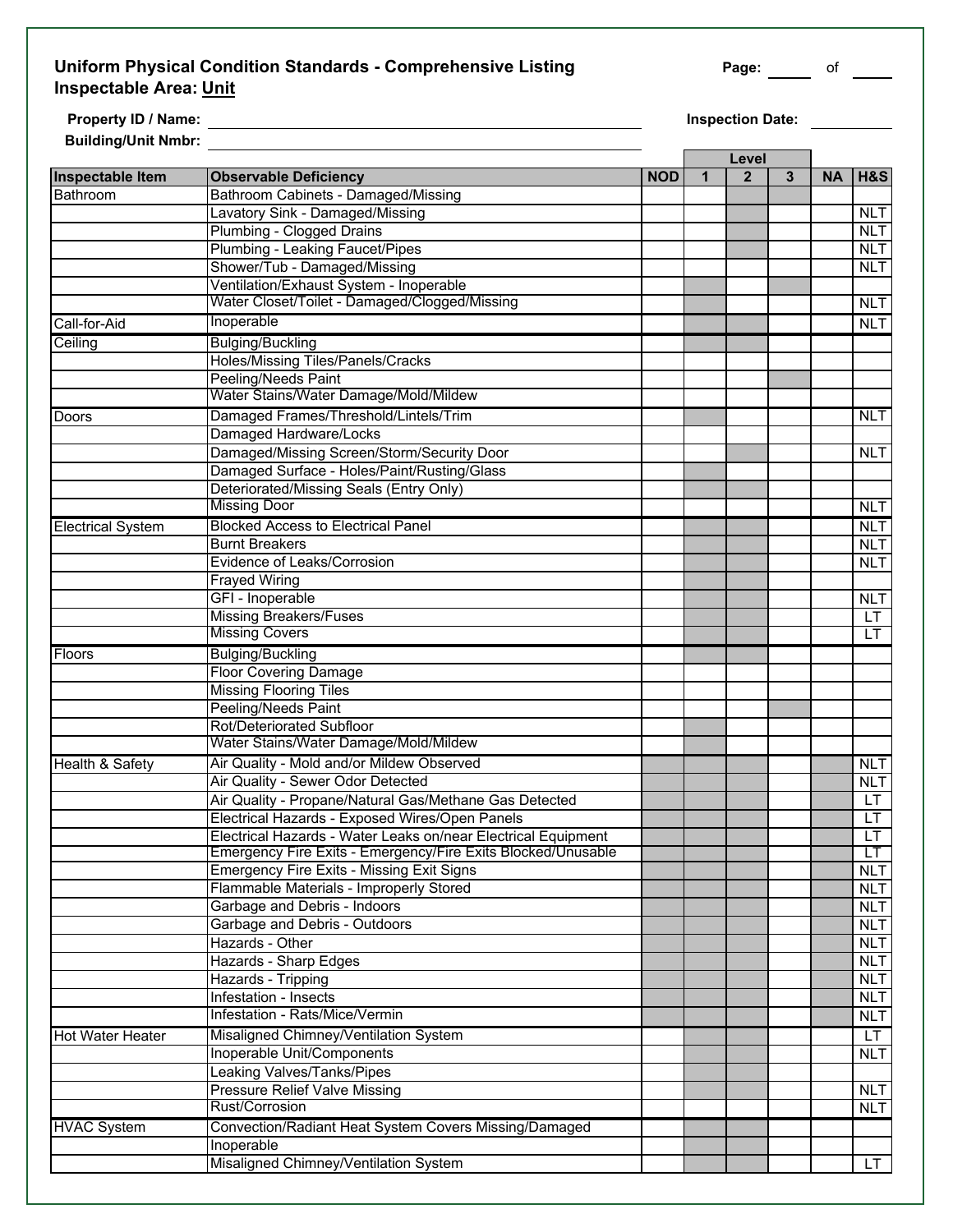|                     | Noisy/Vibrating/Leaking                               |  |            |
|---------------------|-------------------------------------------------------|--|------------|
|                     | Rust/Corrosion                                        |  |            |
| Kitchen             | Cabinets - Missing/Damaged                            |  | <b>NLT</b> |
|                     | Countertops - Missing/Damaged                         |  | <b>NLT</b> |
|                     | Dishwasher/Garbage Disposal - Inoperable              |  |            |
|                     | Plumbing - Clogged Drains                             |  | <b>NLT</b> |
|                     | Plumbing - Leaking Faucet/Pipes                       |  | <b>NLT</b> |
|                     | Range Hood/Exhaust Fans - Excessive Grease/Inoperable |  |            |
|                     | Range/Stove - Missing/Damaged/Inoperable              |  |            |
|                     | Refrigerator-Missing/Damaged/Inoperable               |  | <b>NLT</b> |
|                     | Sink - Damaged/Missing                                |  | <b>NLT</b> |
| Laundry Area (Room) | Dryer Vent - Missing/Damaged/Inoperable               |  |            |
| Lighting            | Missing/Inoperable Fixture                            |  | <b>NLT</b> |
| Outlets/Switches    | Missing                                               |  | LT         |
|                     | <b>Missing/Broken Cover Plates</b>                    |  | LT         |
| Patio/Porch/Balcony | <b>Baluster/Side Railings Damaged</b>                 |  |            |
| Smoke Detector      | Missing/Inoperable                                    |  | LT         |
| <b>Stairs</b>       | <b>Broken/Damaged/Missing Steps</b>                   |  | <b>NLT</b> |
|                     | <b>Broken/Missing Hand Railing</b>                    |  | <b>NLT</b> |
| Walls               | <b>Bulging/Buckling</b>                               |  |            |
|                     | Damaged                                               |  |            |
|                     | Damaged/Deteriorated Trim                             |  |            |
|                     | Peeling/Needs Paint                                   |  |            |
|                     | Water Stains/Water Damage/Mold/Mildew                 |  |            |
| Windows             | <b>Cracked/Broken/Missing Panes</b>                   |  | <b>NLT</b> |
|                     | Damaged Window Sill                                   |  |            |
|                     | Missing/Deteriorated Caulking/Seals/Glazing Compound  |  |            |
|                     | Inoperable/Not Lockable                               |  | <b>NLT</b> |
|                     | Peeling/Needs Paint                                   |  |            |
|                     | <b>Security Bars Prevent Egress</b>                   |  | LT         |

- In order to accurately categorize a deficiency as a "Level 1", "Level 2" or "Level 3" (including independent Health & Safety items), you must refer to the Final Dictionary of Deficiency Definitions (PASS) Version 2.3, dated 03/08/2000. This document can be found at "http://www.hud.gov/offices/reac/pdf/pass\_dict2.3.pdf" (325 Pages, 343 KB)

- Additional clarification to these definitions is contained in the REAC PASS Compilation Bulletin which can be found at "http://www.hud.gov/offices/reac/pdf/pass\_bulletin.pdf" (24 Pages, 275 KB)

- Only level 3 is applied to independent Health & Safety deficiencies.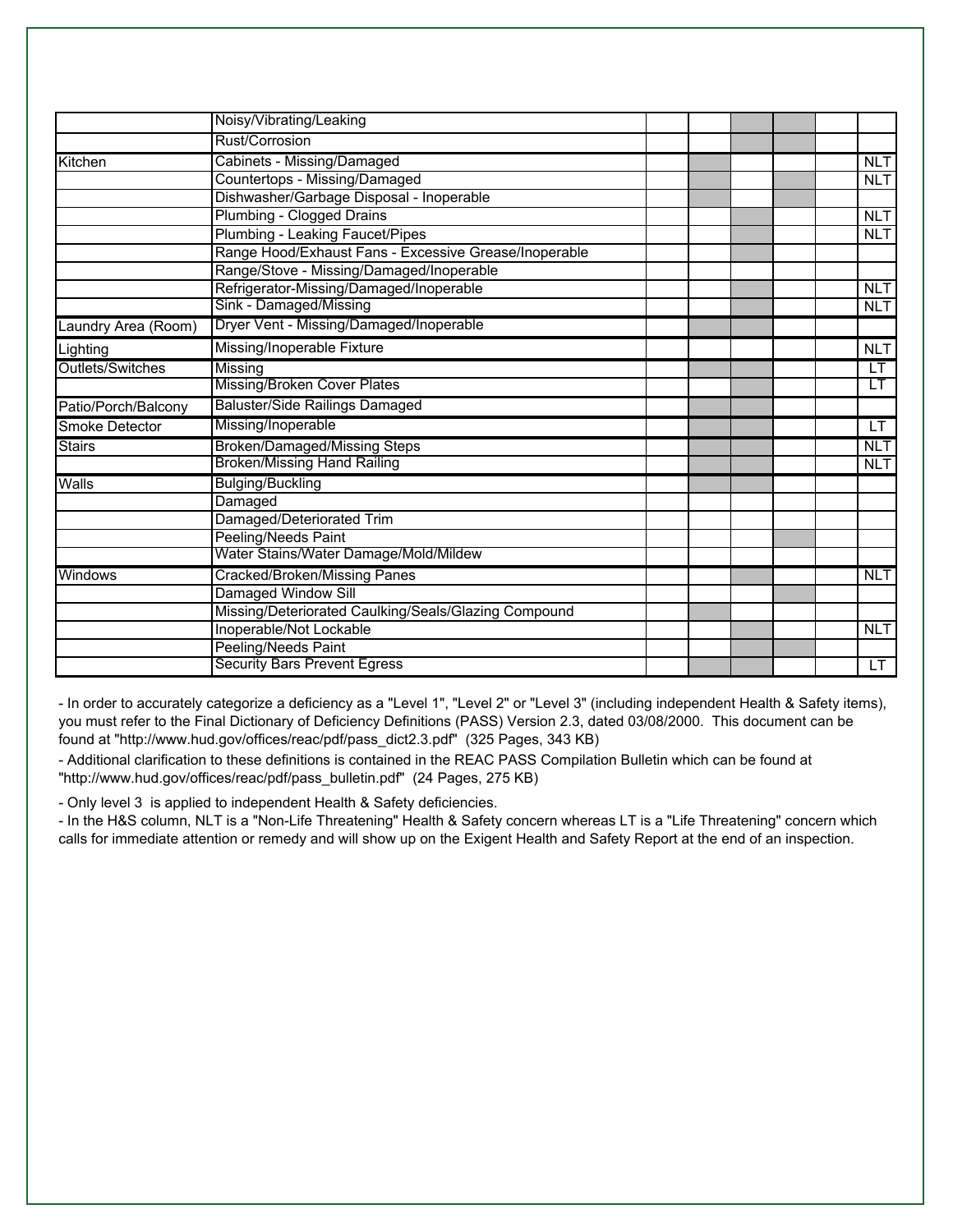**New Jersey Housing and Mortgage Finance Agency**

**Section 811 Project Rental Assistance Program**

# **APPLICATION**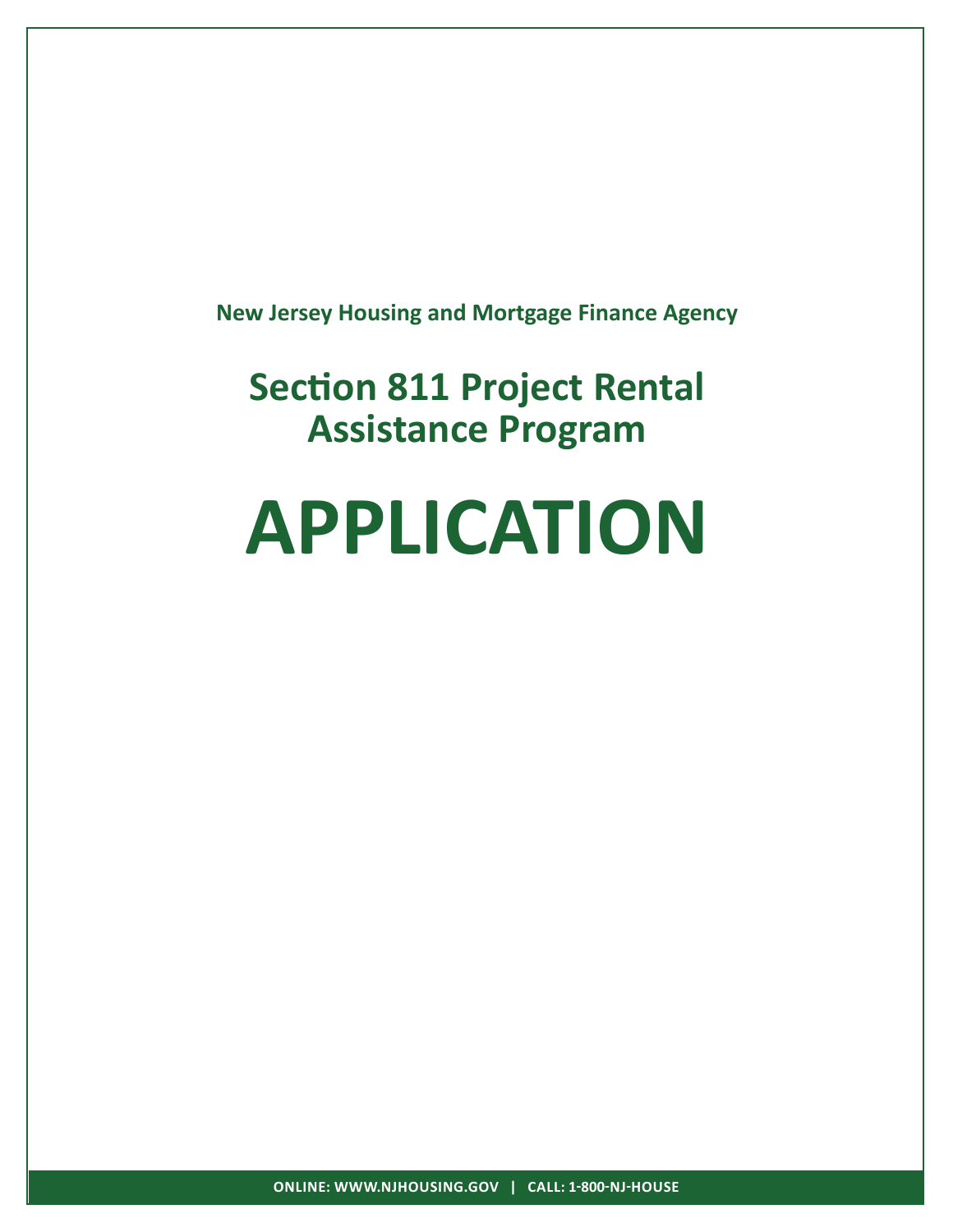|                                            | <b>PART 1: APPLICANT INFORMATION</b> |  | Applications will be accepted on a rolling basis until all Section 811 PRA are committed.                                                                                                                                      |
|--------------------------------------------|--------------------------------------|--|--------------------------------------------------------------------------------------------------------------------------------------------------------------------------------------------------------------------------------|
|                                            |                                      |  |                                                                                                                                                                                                                                |
|                                            |                                      |  |                                                                                                                                                                                                                                |
|                                            |                                      |  |                                                                                                                                                                                                                                |
|                                            |                                      |  |                                                                                                                                                                                                                                |
|                                            |                                      |  |                                                                                                                                                                                                                                |
|                                            |                                      |  | Owner/Sponsor Name (If different from above): __________________________________                                                                                                                                               |
|                                            |                                      |  |                                                                                                                                                                                                                                |
|                                            |                                      |  |                                                                                                                                                                                                                                |
|                                            |                                      |  |                                                                                                                                                                                                                                |
|                                            |                                      |  | Phone: Email: Email: Email: Email: Email: Email: Email: Email: Email: Email: Email: Email: Email: Email: Email: Email: Email: Email: Email: Email: Email: Email: Email: Email: Email: Email: Email: Email: Email: Email: Email |
| Mgmt. Company*:                            |                                      |  |                                                                                                                                                                                                                                |
|                                            |                                      |  |                                                                                                                                                                                                                                |
| *Fill the above even if it is self-managed |                                      |  |                                                                                                                                                                                                                                |
|                                            |                                      |  |                                                                                                                                                                                                                                |
|                                            |                                      |  |                                                                                                                                                                                                                                |
|                                            |                                      |  |                                                                                                                                                                                                                                |
|                                            |                                      |  |                                                                                                                                                                                                                                |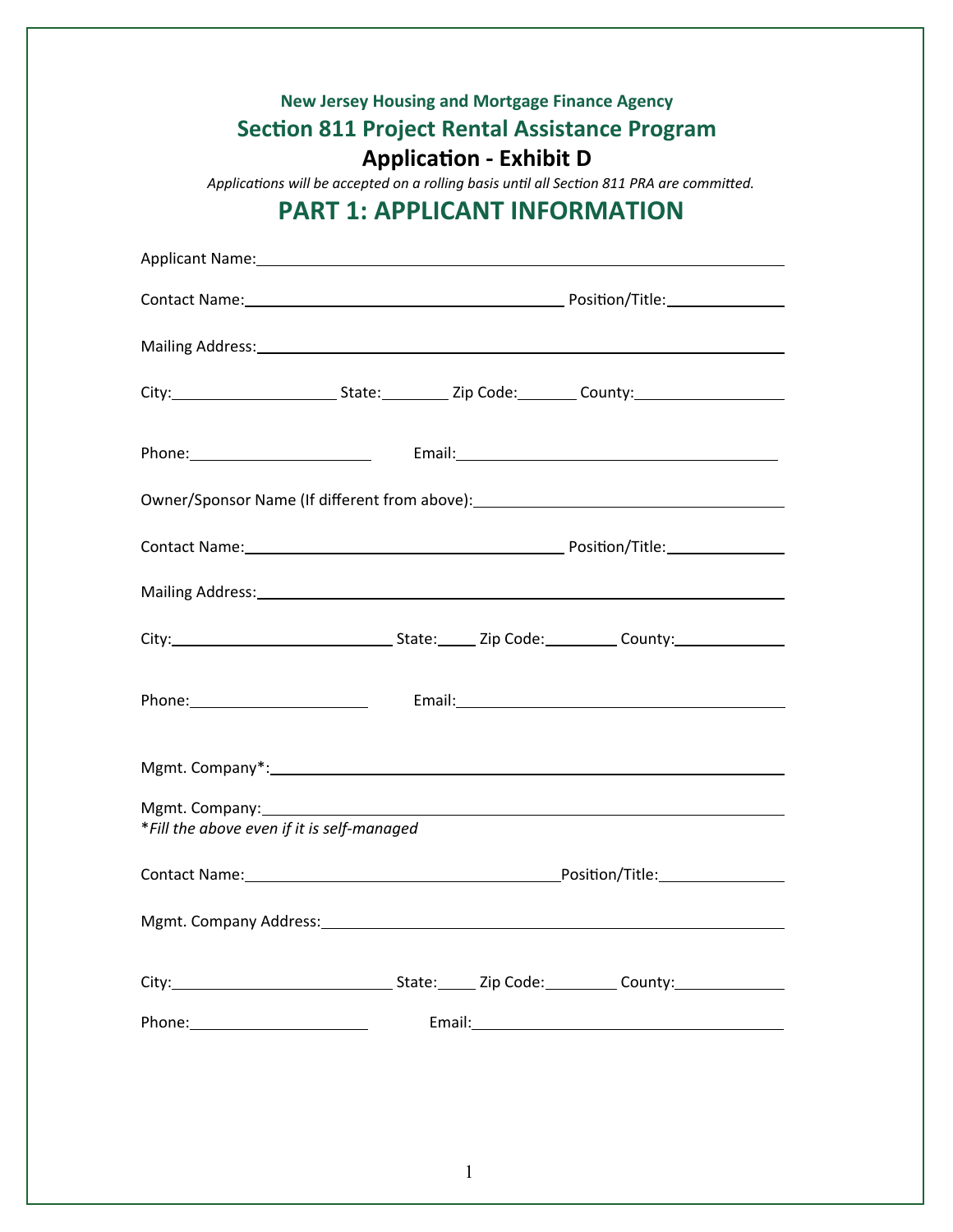# Application - Exhibit D (Continued) **PART 2A: PROJECT INFORMATION**

|                                                                                 |  | No. of Buildings:____________ Total No. of Units:____________ Number of Stories:___________                                                                                                                                   |
|---------------------------------------------------------------------------------|--|-------------------------------------------------------------------------------------------------------------------------------------------------------------------------------------------------------------------------------|
|                                                                                 |  |                                                                                                                                                                                                                               |
|                                                                                 |  |                                                                                                                                                                                                                               |
|                                                                                 |  | Number of Existing Set-Aside Special Needs Units (If applicable): _______________                                                                                                                                             |
| <b>Financing Information</b><br><b>Social Service Provider (if applicable):</b> |  | Name: Name: Name: Name: Name: Name: Name: Name: Name: Name: Name: Name: Name: Name: Name: Name: Name: Name: Name: Name: Name: Name: Name: Name: Name: Name: Name: Name: Name: Name: Name: Name: Name: Name: Name: Name: Name: |
|                                                                                 |  |                                                                                                                                                                                                                               |
|                                                                                 |  |                                                                                                                                                                                                                               |
|                                                                                 |  |                                                                                                                                                                                                                               |
|                                                                                 |  |                                                                                                                                                                                                                               |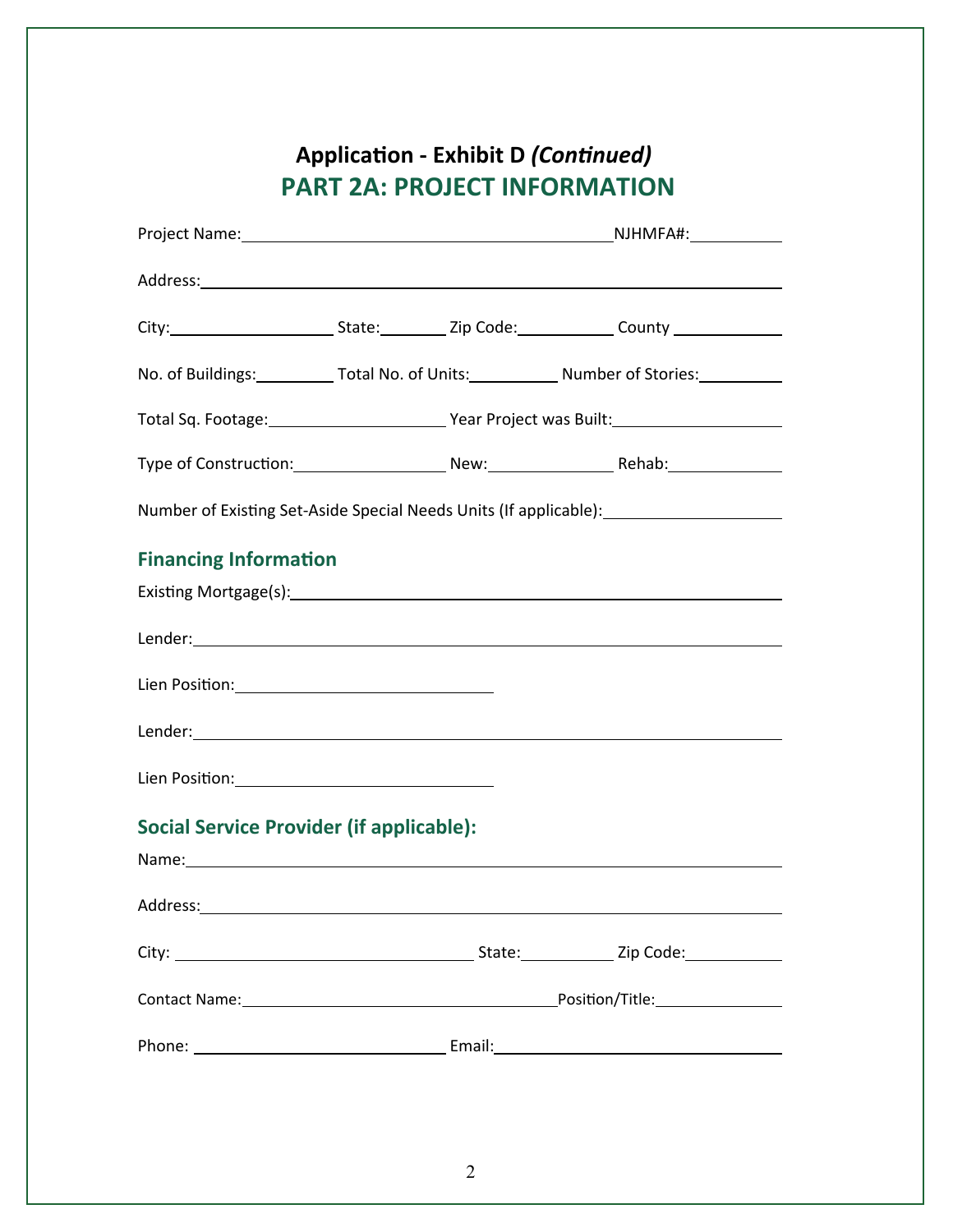# Application - Exhibit D (Continued) **PART 2B: PROJECT DESCRIPTION**

Please provide a description of the property **on a separate page** that includes information such as floor plan, proximity to various amenities and tenant services. Please include the number of units of each type that are currently occupied and are currently vacant. Please also describe the property's policies regarding background checks and tenant selection plan.

| Nearest public transportation option (in miles):                                                                                                                                                                                                                        |  |                             |  |  |  |
|-------------------------------------------------------------------------------------------------------------------------------------------------------------------------------------------------------------------------------------------------------------------------|--|-----------------------------|--|--|--|
| <b>Type of Public Transportation:</b><br>Bus: Light Rail: Cher: Chering Communication Communication Communication Communication Communication Communication Communication Communication Communication Communication Communication Communication Communication Communica |  |                             |  |  |  |
| <b>Property Amenities:</b>                                                                                                                                                                                                                                              |  |                             |  |  |  |
| $\Box$ Fitness Center                                                                                                                                                                                                                                                   |  | $\Box$ Washer/dryer on-site |  |  |  |
| $\Box$ Washer/dryer in-unit $\Box$ Community Room                                                                                                                                                                                                                       |  |                             |  |  |  |
|                                                                                                                                                                                                                                                                         |  |                             |  |  |  |
| Please Mark Which Utilities are Paid by the Tenant:                                                                                                                                                                                                                     |  |                             |  |  |  |
| $\Box$ Household Electric                                                                                                                                                                                                                                               |  | $\Box$ Air Conditioning     |  |  |  |
| $\Box$ Cooking (choose $\Box$ GAS or $\Box$ ELECTRIC) $\Box$ Heat (choose $\Box$ GAS or $\Box$ ELECTRIC)                                                                                                                                                                |  |                             |  |  |  |
|                                                                                                                                                                                                                                                                         |  |                             |  |  |  |

#### **Current Occupancy and Vacancy:**

Please complete the chart below indicating the number of vacant and occupied units by bedroom size. 

|              | <b>Unit Size</b> |  |  |
|--------------|------------------|--|--|
|              |                  |  |  |
| Occupied     |                  |  |  |
| Vacant       |                  |  |  |
| <b>Total</b> |                  |  |  |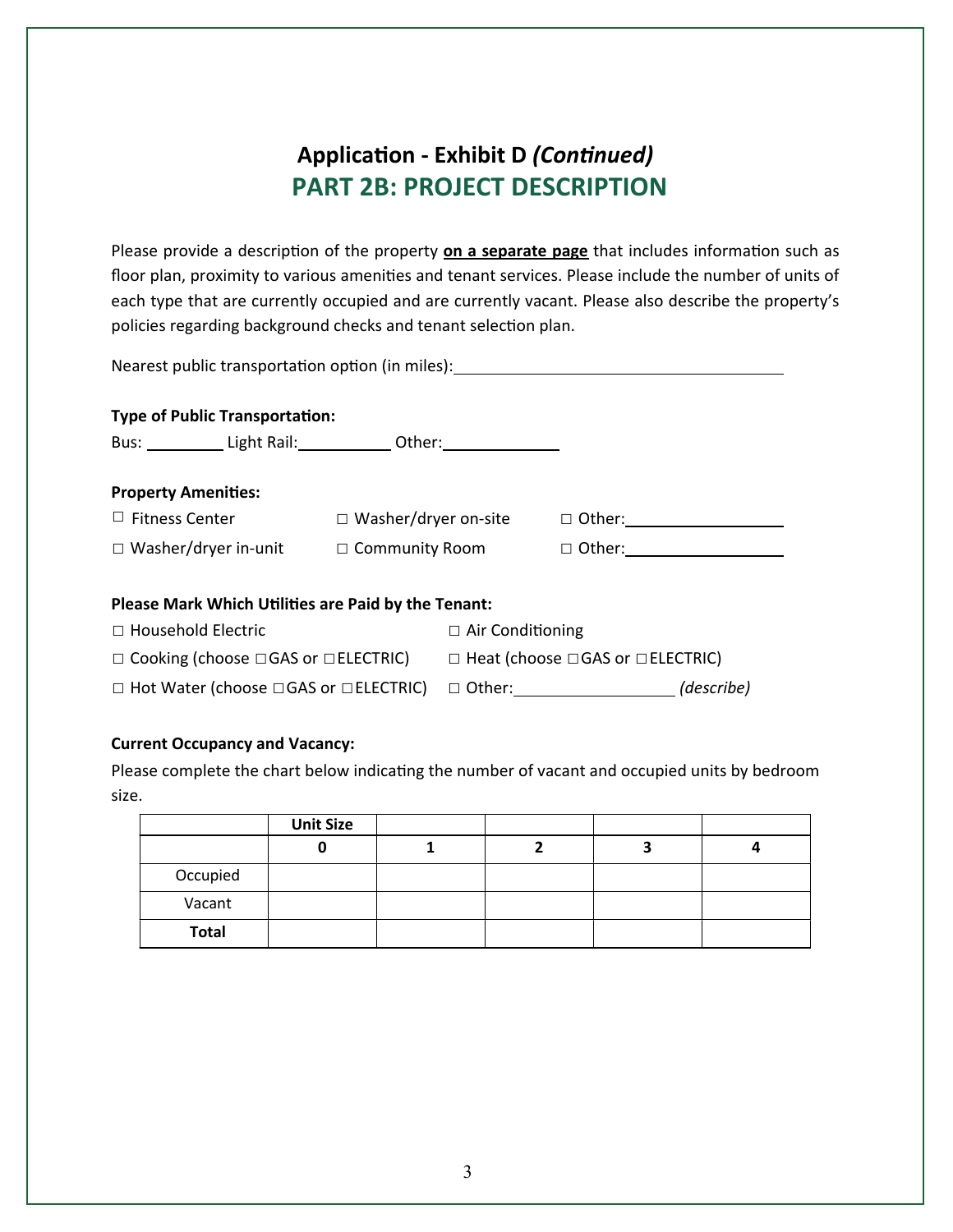# Application - Exhibit D (Continued) **PART 3: NUMBER OF SECTION 811 PRA UNITS 
 REQUESTED**

Total 
 Number 
 of 
 Units 
 at 
 the 
 Property: 

Total 
 Number 
 of 
 Requested 
 Units: 

#### **Projects Under Construction:**

| One bedroom accessible units (34% AMI):     |
|---------------------------------------------|
| One bedroom non-accessible units (34% AMI): |
| Two bedroom accessible units (34% AMI):     |
| Two bedroom non-accessible units (34% AMI): |
| Two bedroom accessible units (50% AMI):     |
| Two bedroom non-accessible units (50% AMI): |

#### **Existing Projects:**

| One bedroom accessible units (34% AMI):     |
|---------------------------------------------|
| One bedroom non-accessible units (34% AMI): |
| Two bedroom accessible units (34% AMI):     |
| Two bedroom non-accessible units (34% AMI): |
| Two bedroom accessible units (50% AMI):     |
| Two bedroom non-accessible units (50% AMI): |
|                                             |

Total 
 Number 
 of 
 Units 
 Currently 
 Set 
 Aside 
 for 
 Persons 
 with 
 a 
 Disability: 

Total Number of Units Presently Receiving Project Based Rental Assistance Payments: \_\_\_\_\_\_\_\_\_\_\_